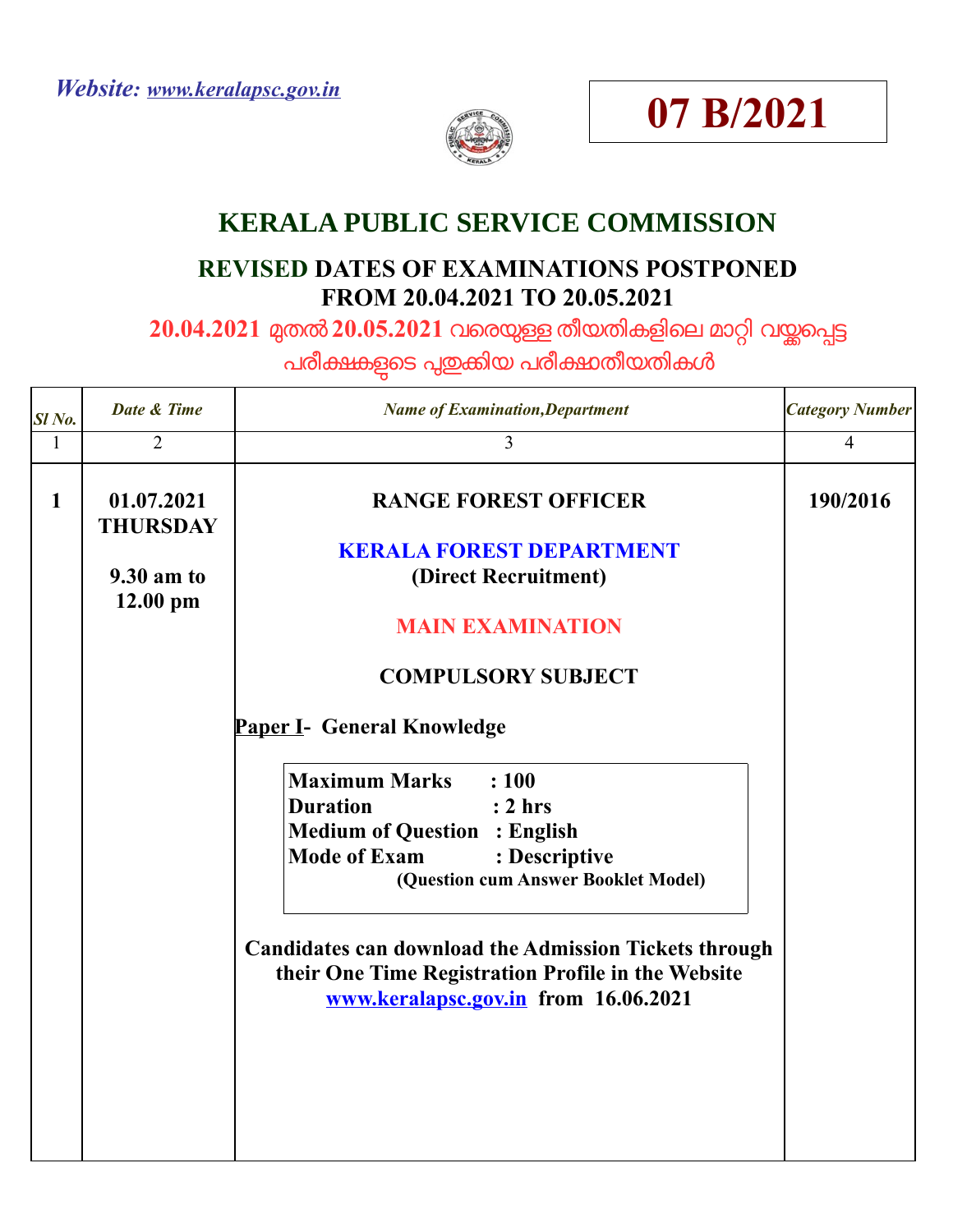| 9.30 am to<br>$12.00$ pm | (SR from among SC/ST)<br><b>MAIN EXAMINATION</b><br><b>COMPULSORY SUBJECT</b>                                                                              |  |
|--------------------------|------------------------------------------------------------------------------------------------------------------------------------------------------------|--|
|                          | <b>Candidates can download the Admission Tickets through</b><br>their One Time Registration Profile in the Website<br>www.keralapsc.gov.in from 16.06.2021 |  |
|                          | <b>COMMON TEST FOR SI.No. 1 &amp; 2 ABOVE</b>                                                                                                              |  |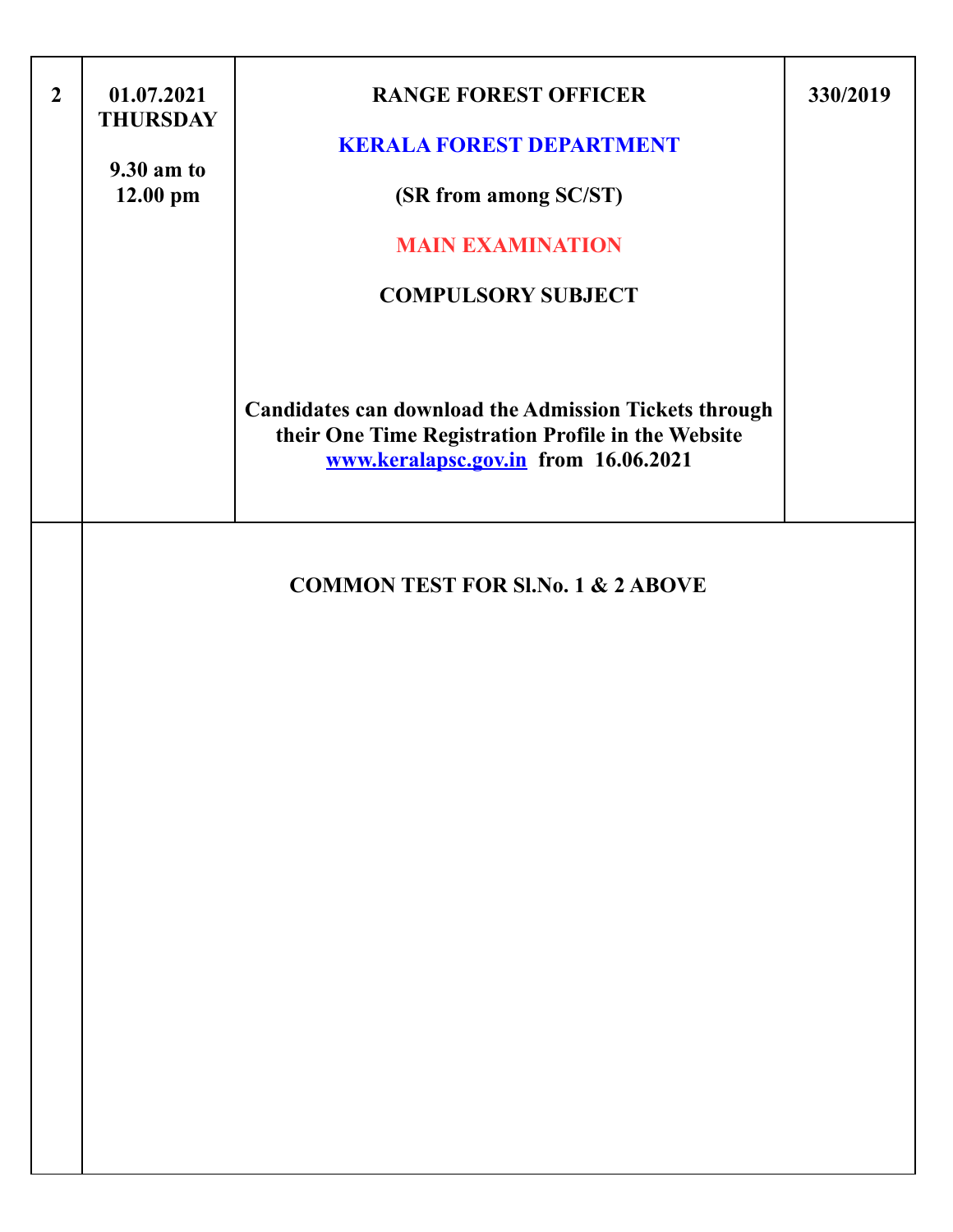| $\overline{3}$          | 01.07.2021                    | <b>RANGE FOREST OFFICER</b>                                                                                                                                                       | 190/2016 |
|-------------------------|-------------------------------|-----------------------------------------------------------------------------------------------------------------------------------------------------------------------------------|----------|
|                         | <b>THURSDAY</b>               |                                                                                                                                                                                   |          |
|                         | $1.00 \text{ pm}$ to          | <b>KERALA FOREST DEPARTMENT</b>                                                                                                                                                   |          |
|                         | 3.30 pm                       | <b>MAIN EXAMINATION</b>                                                                                                                                                           |          |
|                         |                               | <b>COMPULSORY SUBJECT</b>                                                                                                                                                         |          |
|                         |                               | <b>Paper II- English</b>                                                                                                                                                          |          |
|                         |                               | (Essay and Precis writing, etc)                                                                                                                                                   |          |
|                         |                               | <b>Maximum Marks</b><br>: 100<br><b>Duration</b><br>: 2 hrs<br><b>Medium of Question : English</b><br><b>Mode of Exam</b><br>: Descriptive<br>(Question cum Answer Booklet Model) |          |
|                         |                               | <b>Candidates can download the Admission Tickets through</b><br>their One Time Registration Profile in the Website<br>www.keralapsc.gov.in from 16.06.2021                        |          |
| $\overline{\mathbf{4}}$ | 01.07.2021<br><b>THURSDAY</b> | <b>RANGE FOREST OFFICER</b>                                                                                                                                                       | 330/2019 |
|                         |                               | <b>KERALA FOREST DEPARTMENT</b>                                                                                                                                                   |          |
|                         | $1.00$ pm to<br>3.30 pm       | (SR from among SC/ST)                                                                                                                                                             |          |
|                         |                               | <b>MAIN EXAMINATION</b>                                                                                                                                                           |          |
|                         |                               | <b>COMPULSORY SUBJECT</b>                                                                                                                                                         |          |
|                         |                               | <b>Candidates can download the Admission Tickets through</b><br>their One Time Registration Profile in the Website<br>www.keralapsc.gov.in from 16.06.2021                        |          |
|                         |                               | <b>COMMON TEST FOR SI.No. 3 &amp; 4 ABOVE</b>                                                                                                                                     |          |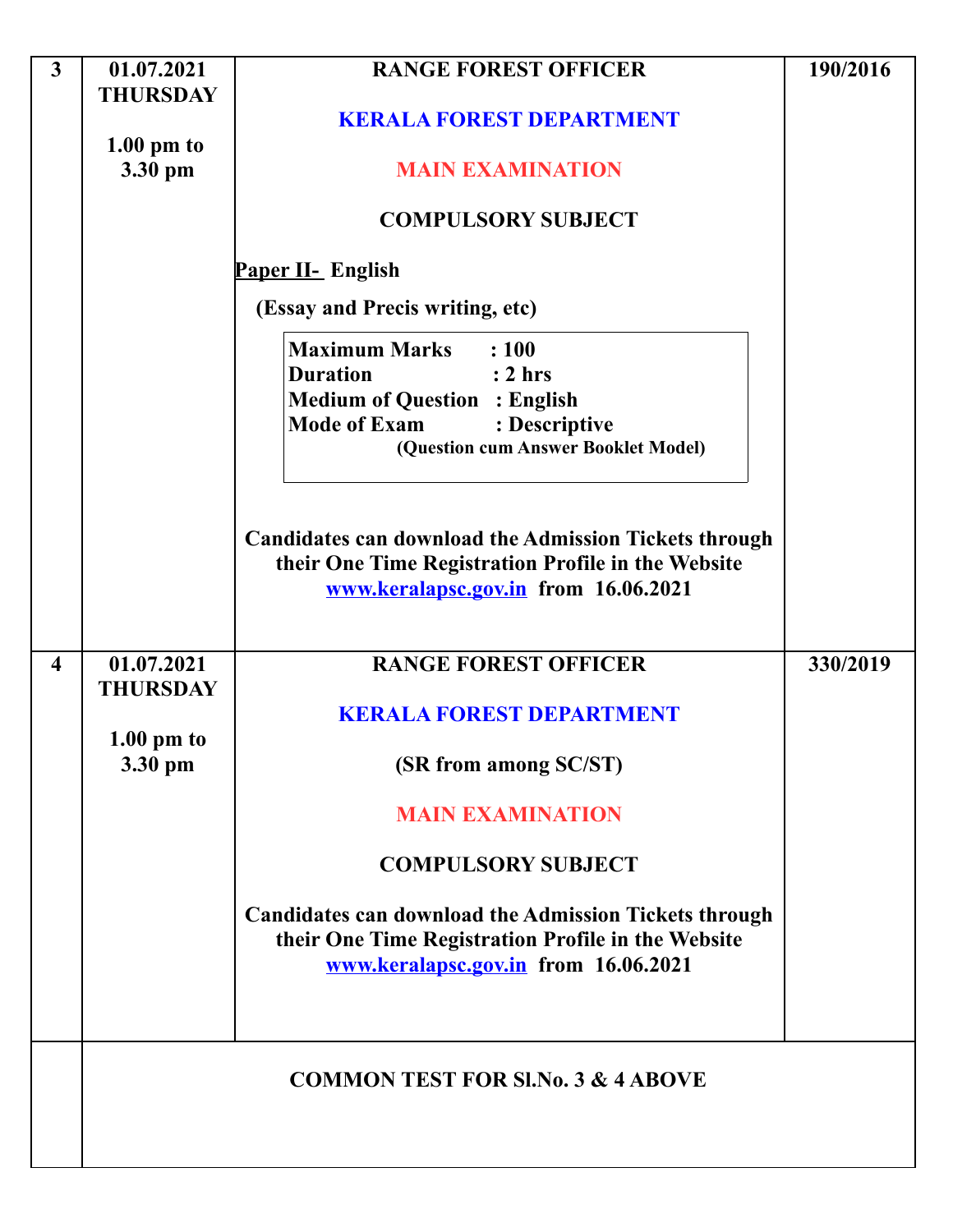| 5 | 02.07.2021                  | <b>RANGE FOREST OFFICER</b>                                                                                                                                  | 190/2016 |
|---|-----------------------------|--------------------------------------------------------------------------------------------------------------------------------------------------------------|----------|
|   | <b>FRIDAY</b><br>8.30 am to | <b>KERALA FOREST DEPARTMENT</b>                                                                                                                              |          |
|   | $12.00$ pm                  | <b>MAIN EXAMINATION</b>                                                                                                                                      |          |
|   |                             | <b>OPTIONAL SUBJECT</b>                                                                                                                                      |          |
|   |                             | 1) Computer Application<br>2) Botany<br>3) Mechanical Engineering<br><b>Graduate Level</b><br><b>Electrical Engineering</b><br>4)<br>5) Computer Engineering |          |
|   |                             | <b>Maximum Marks</b><br>: 200                                                                                                                                |          |
|   |                             | <b>Duration</b><br>: 3 hrs                                                                                                                                   |          |
|   |                             | <b>Medium of Question</b><br>: English<br><b>Mode of Exam</b>                                                                                                |          |
|   |                             | : Descriptive                                                                                                                                                |          |
|   |                             | (Question cum Answer Booklet Model)                                                                                                                          |          |
|   |                             | <b>Candidates can download the Admission Tickets through</b><br>their One Time Registration Profile in the Website<br>www.keralapsc.gov.in from 16.06.2021   |          |
| 6 | 02.07.2021                  | <b>RANGE FOREST OFFICER</b>                                                                                                                                  | 330/2019 |
|   | <b>FRIDAY</b><br>8.30 am to | <b>KERALA FOREST DEPARTMENT</b>                                                                                                                              |          |
|   | $12.00 \text{ pm}$          | (SR from among SC/ST)                                                                                                                                        |          |
|   |                             | <b>MAIN EXAMINATION</b>                                                                                                                                      |          |
|   |                             | <b>OPTIONAL SUBJECT</b>                                                                                                                                      |          |
|   |                             | <b>Candidates can download the Admission Tickets through</b><br>their One Time Registration Profile in the Website<br>www.keralapsc.gov.in from 16.06.2021   |          |
|   |                             | <b>COMMON TEST FOR SI.No. 5 &amp; 6 ABOVE</b>                                                                                                                |          |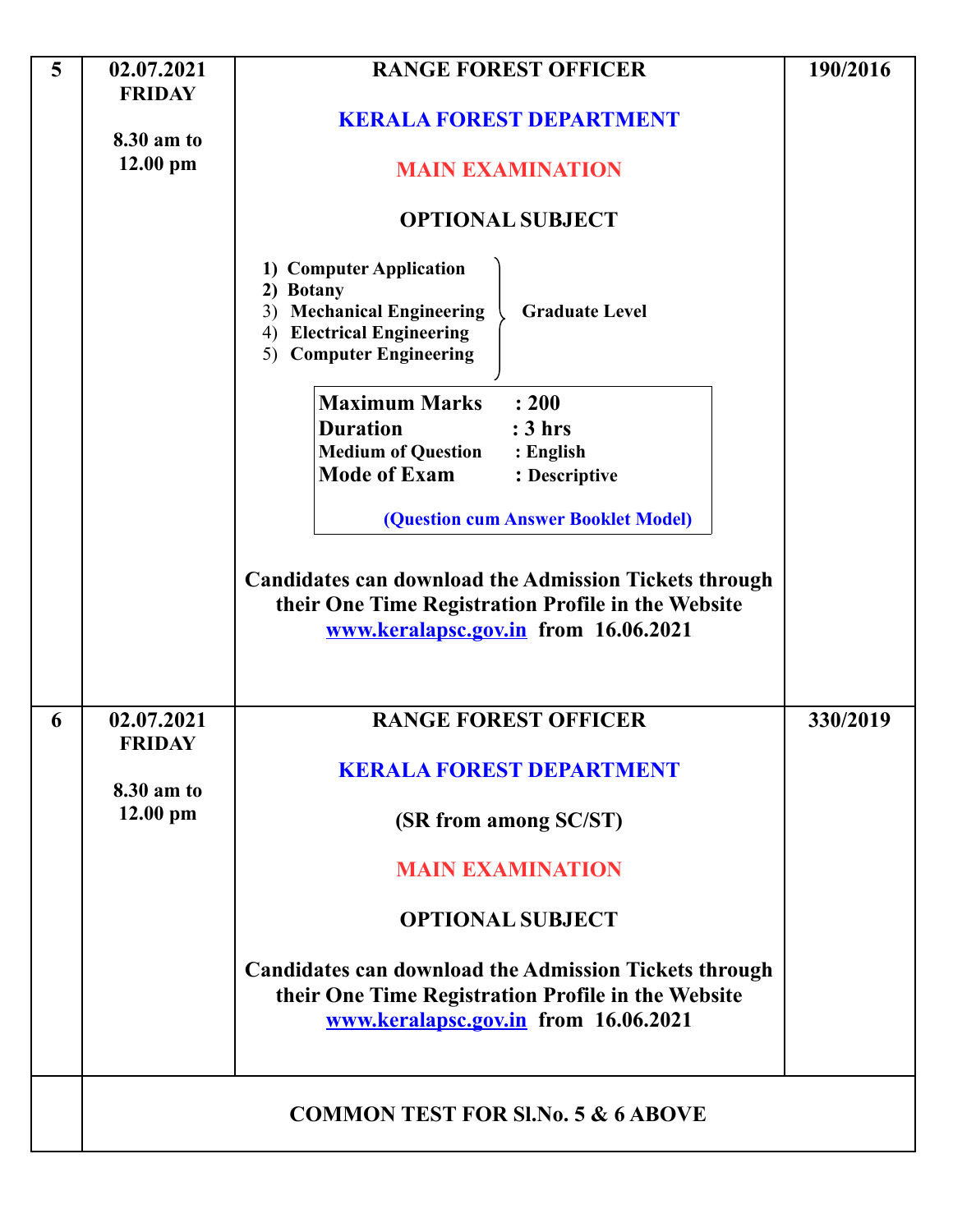| $\overline{7}$ | 02.07.2021<br><b>FRIDAY</b><br>$1.00 \text{ pm}$ to<br>4.30 pm | <b>RANGE FOREST OFFICER</b><br><b>KERALA FOREST DEPARTMENT</b><br><b>MAIN EXAMINATION</b><br><b>OPTIONAL SUBJECT</b><br>1. Electronics Engineering<br>Chemistry<br>$\beta$ . Geology                                                                                                                                                                  | 190/2016 |
|----------------|----------------------------------------------------------------|-------------------------------------------------------------------------------------------------------------------------------------------------------------------------------------------------------------------------------------------------------------------------------------------------------------------------------------------------------|----------|
|                |                                                                | <b>Maximum Marks</b> : 200<br>$:3 \text{ hrs}$<br><b>Duration</b><br><b>Medium of Question : English</b><br><b>Mode of Exam</b><br>: Descriptive<br>(Question cum Answer Booklet Model)<br><b>Candidates can download the Admission Tickets through</b><br>their One Time Registration Profile in the Website<br>www.keralapsc.gov.in from 16.06.2021 |          |
| 8              | 02.07.2021<br><b>FRIDAY</b>                                    | <b>RANGE FOREST OFFICER</b><br><b>KERALA FOREST DEPARTMENT</b>                                                                                                                                                                                                                                                                                        | 330/2019 |
|                | $1.00 \text{ pm}$ to<br>4.30 pm                                | (SR from among SC/ST)                                                                                                                                                                                                                                                                                                                                 |          |
|                |                                                                | <b>MAIN EXAMINATION</b><br><b>OPTIONAL SUBJECT</b>                                                                                                                                                                                                                                                                                                    |          |
|                |                                                                | <b>Candidates can download the Admission Tickets through</b><br>their One Time Registration Profile in the Website<br>www.keralapsc.gov.in from 16.06.2021                                                                                                                                                                                            |          |
|                |                                                                | <b>COMMON TEST FOR SI.No. 7 &amp; 8 ABOVE</b>                                                                                                                                                                                                                                                                                                         |          |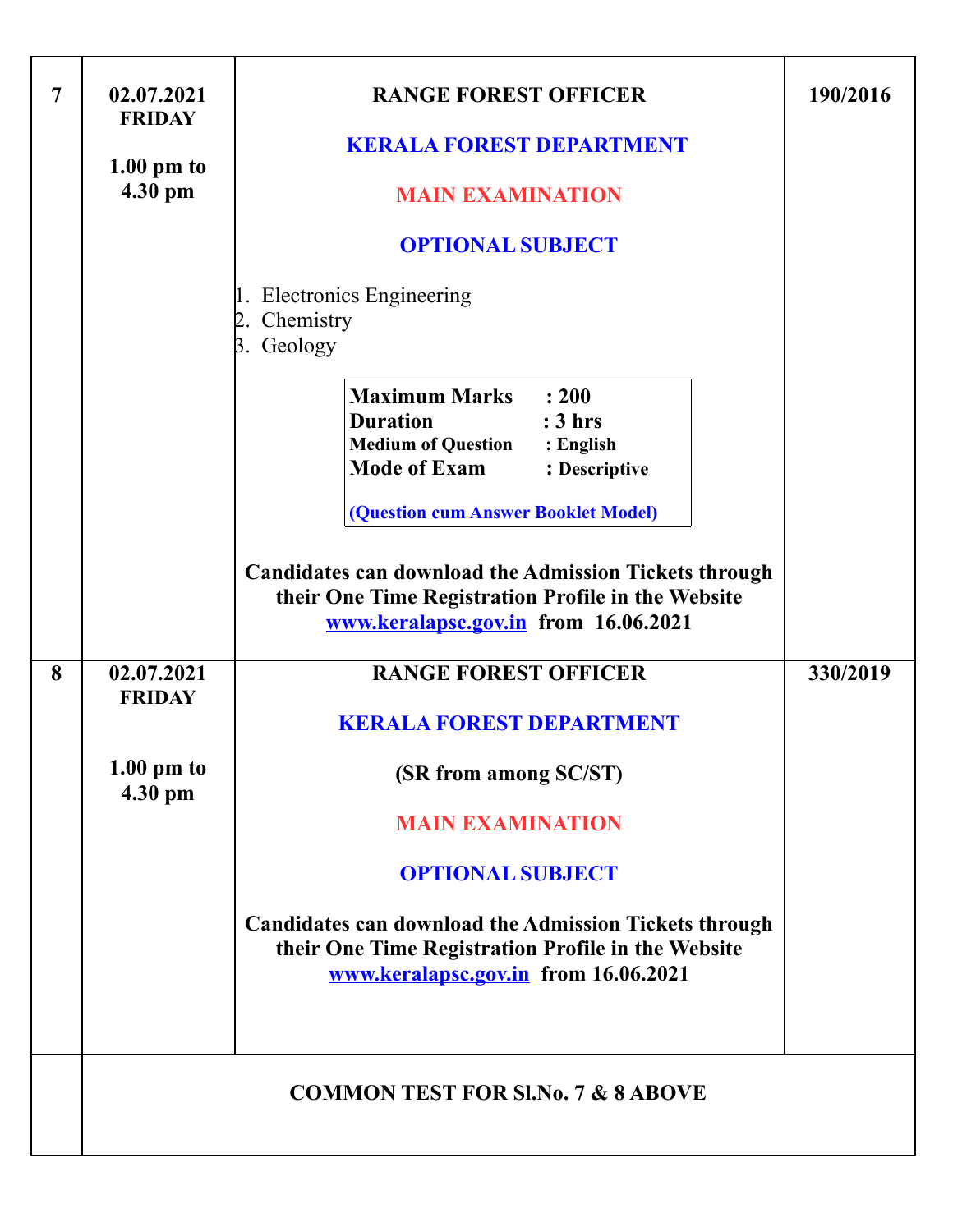| 9  | 05.07.2021<br><b>MONDAY</b> | <b>RANGE FOREST OFFICER</b>                                                                                                                                                                | 190/2016 |
|----|-----------------------------|--------------------------------------------------------------------------------------------------------------------------------------------------------------------------------------------|----------|
|    | 8.30 am to                  | <b>KERALA FOREST DEPARTMENT</b>                                                                                                                                                            |          |
|    | $12.00$ pm                  | <b>MAIN EXAMINATION</b>                                                                                                                                                                    |          |
|    |                             | <b>OPTIONAL SUBJECT</b>                                                                                                                                                                    |          |
|    |                             | 1. Computer Science<br>2. Forestry                                                                                                                                                         |          |
|    |                             | <b>Maximum Marks</b><br>: 200<br><b>Duration</b><br>$:3 \text{ hrs}$<br><b>Medium of Question : English</b><br><b>Mode of Exam</b><br>: Descriptive<br>(Question cum Answer Booklet Model) |          |
|    |                             | <b>Candidates can download the Admission Tickets through</b><br>their One Time Registration Profile in the Website<br>www.keralapsc.gov.in from 16.06.2021                                 |          |
| 10 | 05.07.2021<br><b>MONDAY</b> | <b>RANGE FOREST OFFICER</b>                                                                                                                                                                | 330/2019 |
|    | 8.30 am to                  | <b>KERALA FOREST DEPARTMENT</b>                                                                                                                                                            |          |
|    | $12.00$ pm                  | (SR from among SC/ST)                                                                                                                                                                      |          |
|    |                             | <b>MAIN EXAMINATION</b>                                                                                                                                                                    |          |
|    |                             | <b>OPTIONAL SUBJECT</b>                                                                                                                                                                    |          |
|    |                             | <b>Candidates can download the Admission Tickets through</b><br>their One Time Registration Profile in the Website<br>www.keralapsc.gov.in from 16.06.2021                                 |          |
|    |                             | <b>COMMON TEST FOR SI.No. 9 &amp; 10 ABOVE</b>                                                                                                                                             |          |
|    |                             |                                                                                                                                                                                            |          |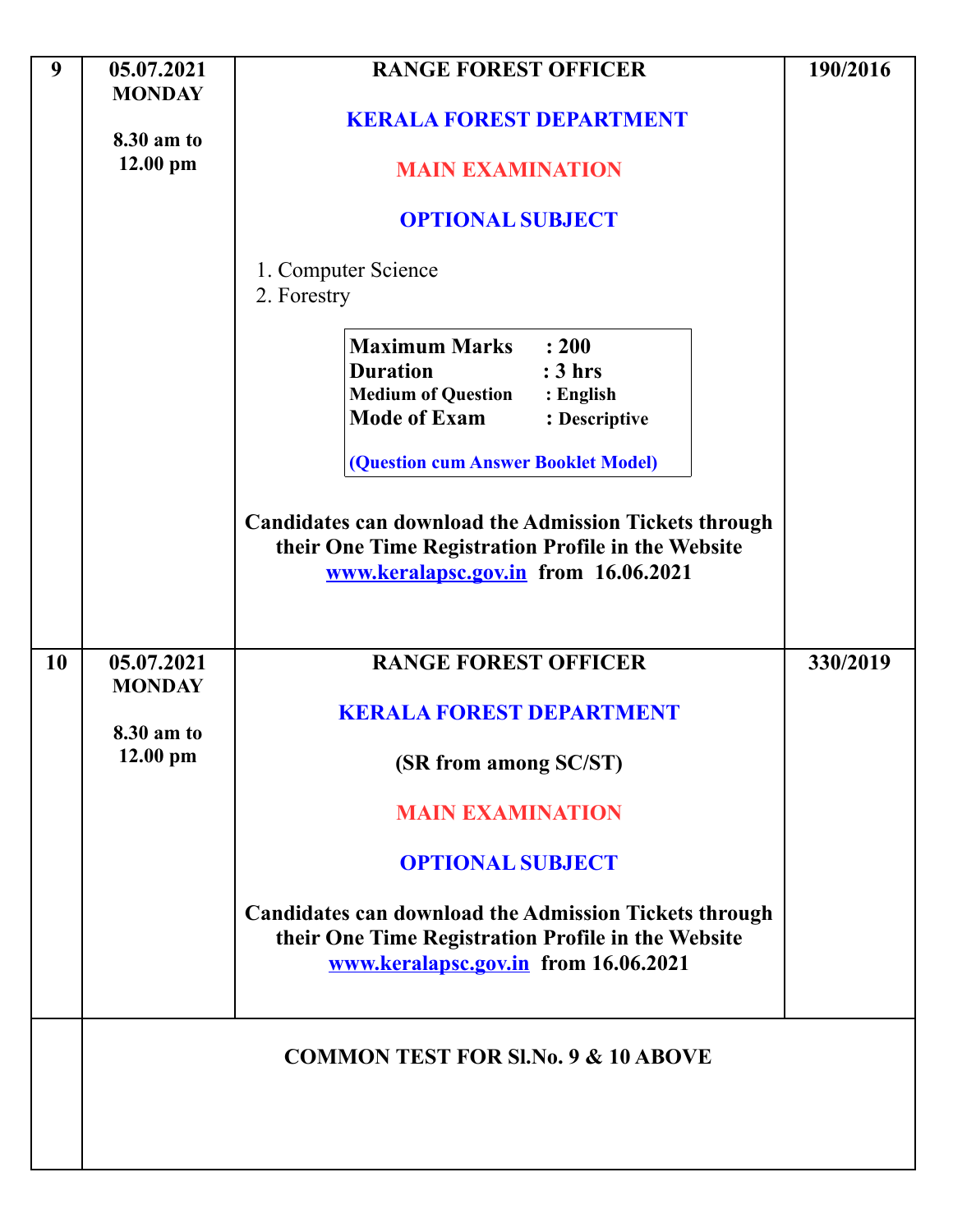| 11 | 05.07.2021<br><b>MONDAY</b>                         | <b>RANGE FOREST OFFICER</b>                                                                                                                                                                                                                                                                                                                                                                   | 190/2016 |
|----|-----------------------------------------------------|-----------------------------------------------------------------------------------------------------------------------------------------------------------------------------------------------------------------------------------------------------------------------------------------------------------------------------------------------------------------------------------------------|----------|
|    | $1.00 \text{ pm}$ to                                | <b>KERALA FOREST DEPARTMENT</b>                                                                                                                                                                                                                                                                                                                                                               |          |
|    | 4.30 pm                                             | <b>MAIN EXAMINATION</b>                                                                                                                                                                                                                                                                                                                                                                       |          |
|    |                                                     | <b>OPTIONAL SUBJECT</b>                                                                                                                                                                                                                                                                                                                                                                       |          |
|    |                                                     | 1. Agriculture<br>2. Physics<br>3. Zoology<br><b>Maximum Marks</b><br>: 200<br><b>Duration</b><br>: 3 hrs<br><b>Medium of Question : English</b><br><b>Mode of Exam</b><br>: Descriptive<br>(Question cum Answer Booklet Model)<br><b>Candidates can download the Admission Tickets through</b><br>their One Time Registration Profile in the Website<br>www.keralapsc.gov.in from 16.06.2021 |          |
|    |                                                     |                                                                                                                                                                                                                                                                                                                                                                                               |          |
| 12 | 05.07.2021<br><b>MONDAY</b><br>$1.00 \text{ pm}$ to | <b>RANGE FOREST OFFICER</b><br><b>KERALA FOREST DEPARTMENT</b>                                                                                                                                                                                                                                                                                                                                | 330/2019 |
|    | 4.30 pm                                             | (SR from among SC/ST)                                                                                                                                                                                                                                                                                                                                                                         |          |
|    |                                                     | <b>MAIN EXAMINATION</b>                                                                                                                                                                                                                                                                                                                                                                       |          |
|    |                                                     | <b>OPTIONAL SUBJECT</b>                                                                                                                                                                                                                                                                                                                                                                       |          |
|    |                                                     | <b>Candidates can download the Admission Tickets through</b><br>their One Time Registration Profile in the Website<br>www.keralapsc.gov.in from 16.06.2021                                                                                                                                                                                                                                    |          |
|    |                                                     | <b>COMMON TEST FOR SLNo. 11 &amp; 12 ABOVE</b>                                                                                                                                                                                                                                                                                                                                                |          |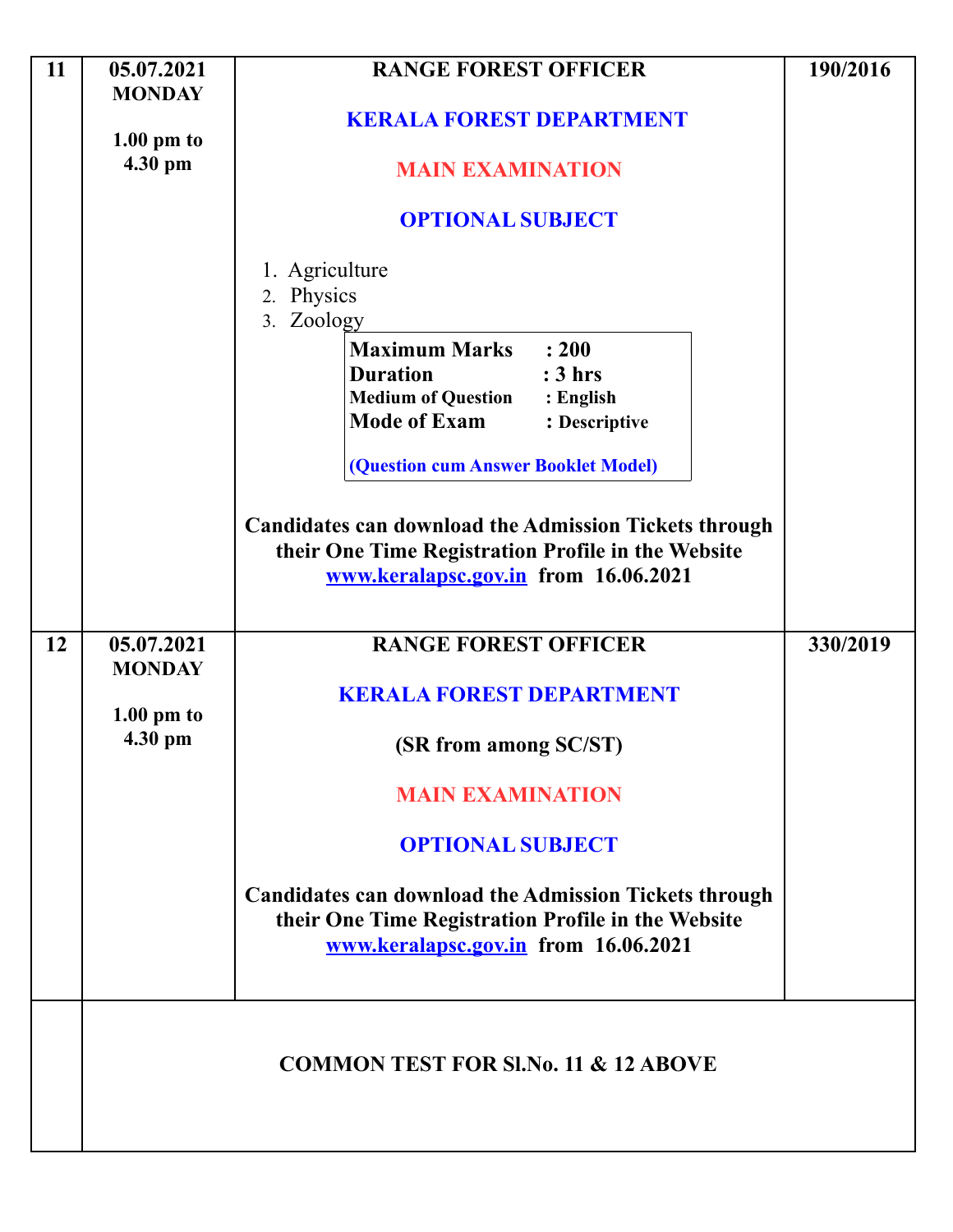| 13 | 06.07.2021                   | <b>RANGE FOREST OFFICER</b>                                                                                                                                                                                                                                                                                                                                                                  | 190/2016 |
|----|------------------------------|----------------------------------------------------------------------------------------------------------------------------------------------------------------------------------------------------------------------------------------------------------------------------------------------------------------------------------------------------------------------------------------------|----------|
|    | <b>TUESDAY</b>               | <b>KERALA FOREST DEPARTMENT</b>                                                                                                                                                                                                                                                                                                                                                              |          |
|    | 8.30 am to<br>$12.00$ pm     | <b>MAIN EXAMINATION</b>                                                                                                                                                                                                                                                                                                                                                                      |          |
|    |                              | <b>OPTIONAL SUBJECT</b>                                                                                                                                                                                                                                                                                                                                                                      |          |
|    |                              | 1. Maths<br>2. Statistics<br>3. Horticulture<br><b>Maximum Marks</b> : 200<br><b>Duration</b><br>: 3 hrs<br><b>Medium of Question : English</b><br><b>Mode of Exam</b><br>: Descriptive<br>(Question cum Answer Booklet Model)<br><b>Candidates can download the Admission Tickets through</b><br>their One Time Registration Profile in the Website<br>www.keralapsc.gov.in from 16.06.2021 |          |
| 14 | 06.07.2021<br><b>TUESDAY</b> | <b>RANGE FOREST OFFICER</b>                                                                                                                                                                                                                                                                                                                                                                  | 330/2019 |
|    | 8.30 am to<br>$12.00$ pm     | <b>KERALA FOREST DEPARTMENT</b><br>(SR from among SC/ST)                                                                                                                                                                                                                                                                                                                                     |          |
|    |                              | <b>MAIN EXAMINATION</b>                                                                                                                                                                                                                                                                                                                                                                      |          |
|    |                              | <b>OPTIONAL SUBJECT</b>                                                                                                                                                                                                                                                                                                                                                                      |          |
|    |                              | <b>Candidates can download the Admission Tickets through</b><br>their One Time Registration Profile in the Website<br>www.keralapsc.gov.in from 16.06.2021                                                                                                                                                                                                                                   |          |
|    |                              | <b>COMMON TEST FOR SI.No. 13 &amp; 14 ABOVE</b>                                                                                                                                                                                                                                                                                                                                              |          |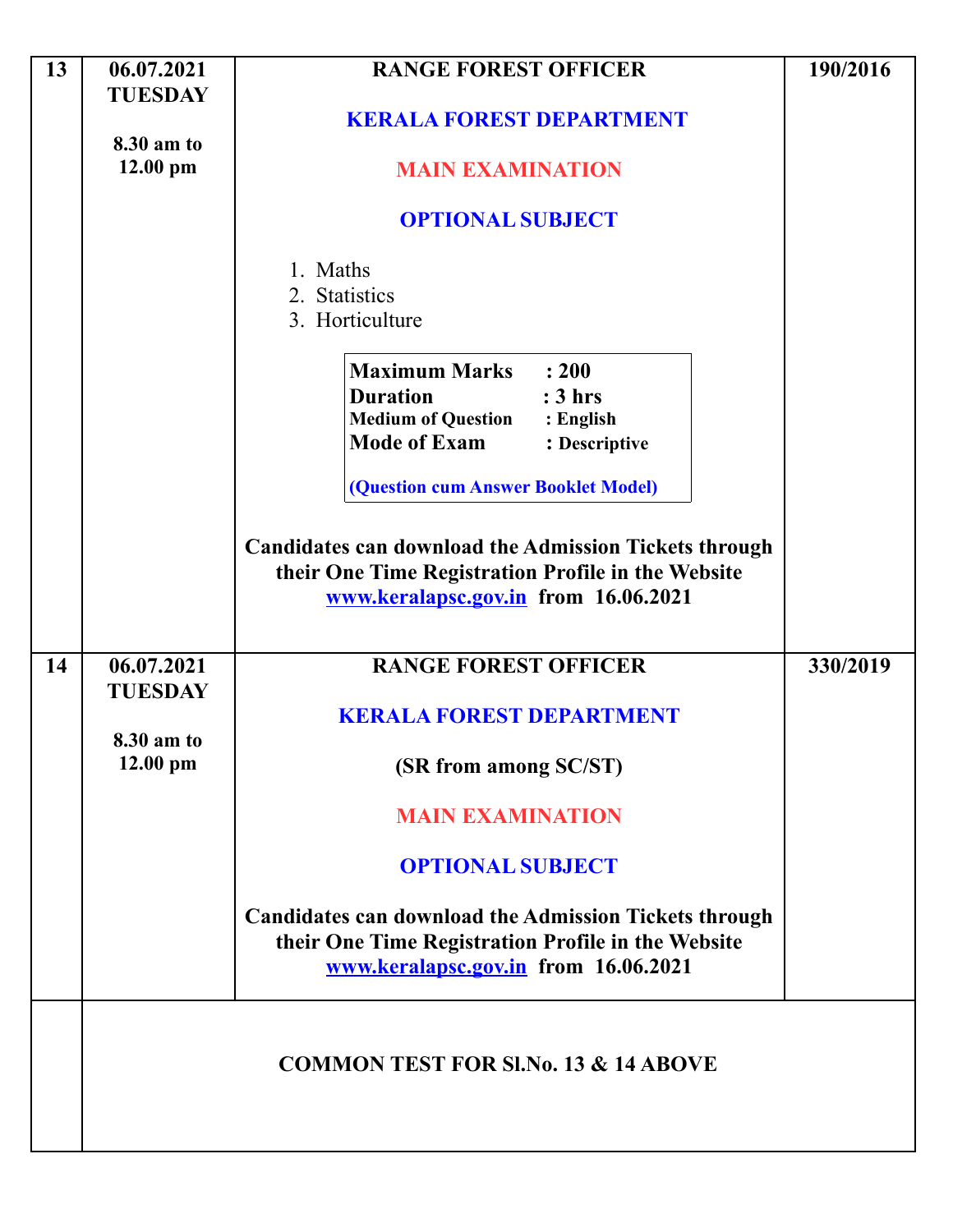| 15 | 06.07.2021<br><b>TUESDAY</b>    | <b>RANGE FOREST OFFICER</b>                                                                                                                                                    | 190/2016 |
|----|---------------------------------|--------------------------------------------------------------------------------------------------------------------------------------------------------------------------------|----------|
|    |                                 | <b>KERALA FOREST DEPARTMENT</b>                                                                                                                                                |          |
|    | $1.00 \text{ pm}$ to<br>4.30 pm | <b>MAIN EXAMINATION</b>                                                                                                                                                        |          |
|    |                                 | <b>OPTIONAL SUBJECT</b>                                                                                                                                                        |          |
|    |                                 | <b>Environmental Science</b>                                                                                                                                                   |          |
|    |                                 | <b>Maximum Marks</b> : 200<br><b>Duration</b><br>: 3 hrs<br><b>Medium of Question : English</b><br><b>Mode of Exam</b><br>: Descriptive<br>(Question cum Answer Booklet Model) |          |
|    |                                 | <b>Candidates can download the Admission Tickets through</b><br>their One Time Registration Profile in the Website<br>www.keralapsc.gov.in from 16.06.2021                     |          |
| 16 | 06.07.2021<br><b>TUESDAY</b>    | <b>RANGE FOREST OFFICER</b>                                                                                                                                                    | 330/2019 |
|    | $1.00$ pm to                    | <b>KERALA FOREST DEPARTMENT</b>                                                                                                                                                |          |
|    | 4.30 pm                         | (SR from among SC/ST)                                                                                                                                                          |          |
|    |                                 | <b>MAIN EXAMINATION</b>                                                                                                                                                        |          |
|    |                                 | <b>OPTIONAL SUBJECT</b>                                                                                                                                                        |          |
|    |                                 | <b>Candidates can download the Admission Tickets through</b><br>their One Time Registration Profile in the Website<br>www.keralapsc.gov.in from 16.06.2021                     |          |
|    |                                 | <b>COMMON TEST FOR SLNo. 15 &amp; 16 ABOVE</b>                                                                                                                                 |          |
|    |                                 |                                                                                                                                                                                |          |
|    |                                 |                                                                                                                                                                                |          |
|    |                                 |                                                                                                                                                                                |          |
|    |                                 |                                                                                                                                                                                |          |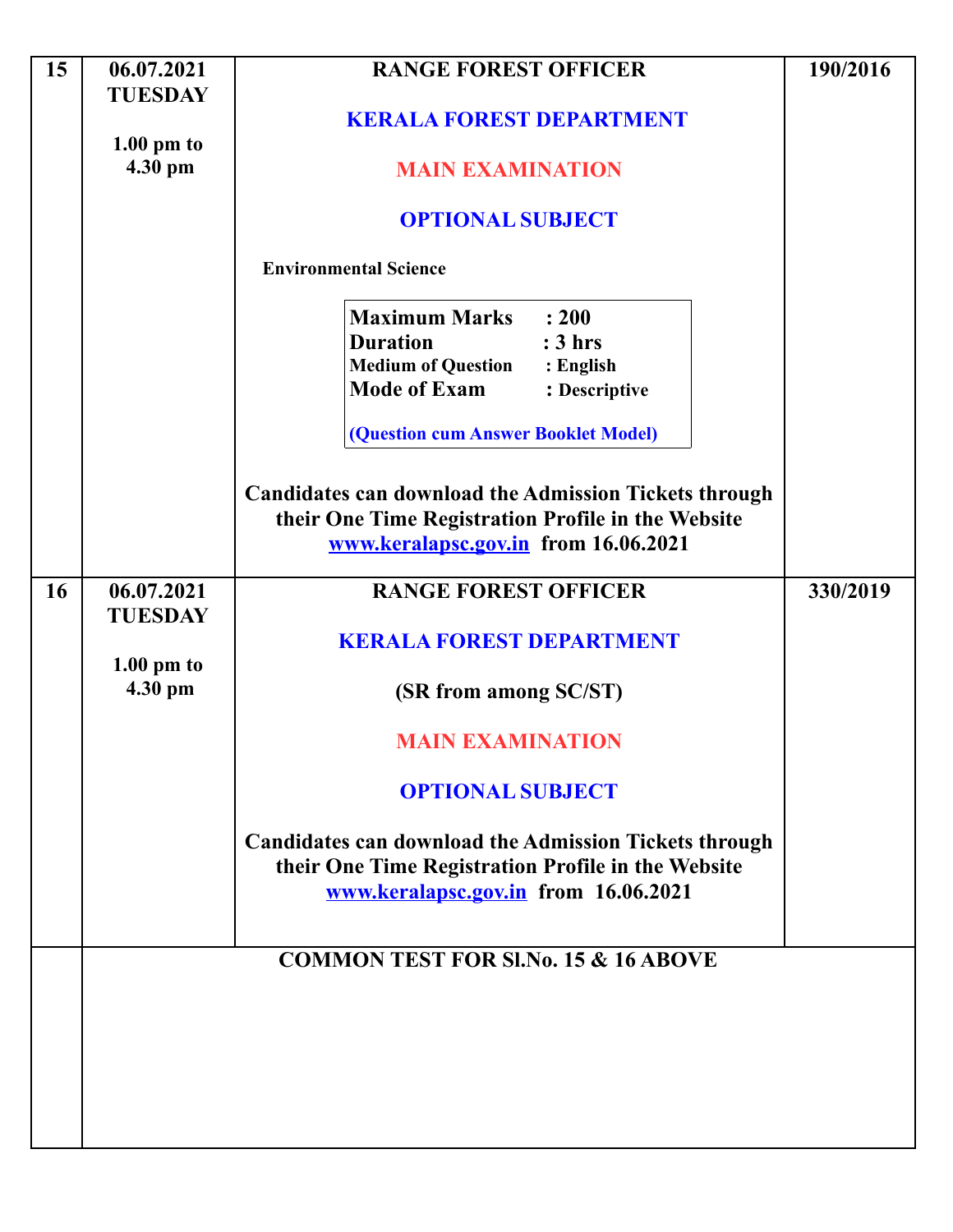| 17 | 07.07.2021<br><b>WEDNESDAY</b> | <b>ASSISTANT PROFESSOR IN BUSINESS</b><br><b>ADMINISTRATION</b>                                                                                                                                                                                                                                                                                                                                                                                                                                                                 | 046/2020                                                               |
|----|--------------------------------|---------------------------------------------------------------------------------------------------------------------------------------------------------------------------------------------------------------------------------------------------------------------------------------------------------------------------------------------------------------------------------------------------------------------------------------------------------------------------------------------------------------------------------|------------------------------------------------------------------------|
|    |                                | <b>KERALA COLLEGIATE EDUCATION</b><br><b>Main Topics:-</b><br>Questions based on Educational Qualification.                                                                                                                                                                                                                                                                                                                                                                                                                     | <b>Further details</b><br>regarding<br>main topics<br>are available in |
|    |                                | <b>Maximum Marks</b><br>: 100<br><b>Duration</b><br>: 2 Hours<br><b>Medium of Question : English</b><br><b>Mode of Exam</b><br>: Written Test<br>(Question cum Answer Booklet)                                                                                                                                                                                                                                                                                                                                                  | the website                                                            |
|    |                                | Candidates who successfully submitted their confirmation on or<br>before 09.02.2021 can download the Admission Tickets through<br>their One Time Registration Profile in the website<br>www.keralapsc.gov.in from 22.06.2021                                                                                                                                                                                                                                                                                                    |                                                                        |
|    |                                | $09.02.2021$ വരെ സ്ഥിരീകരണം നൽകിയവർക്ക് പ്രൊഫൈൽ വഴി<br>$22.06.2021$ മുതൽ അഡ്മിഷൻ ടിക്കറ്റ് ലഭ്യമാകുന്നതാണ് .                                                                                                                                                                                                                                                                                                                                                                                                                    |                                                                        |
| 18 | 08.07.2021<br><b>THURSDAY</b>  | <b>NURSE GRADE II (AYURVEDA)</b><br><b>AYURVEDA COLLEGES</b>                                                                                                                                                                                                                                                                                                                                                                                                                                                                    | 325/2019                                                               |
|    |                                | <b>Main Topics:-</b><br>Questions based on Educational Qualification.                                                                                                                                                                                                                                                                                                                                                                                                                                                           | <b>TVM</b><br><b>EKM</b>                                               |
|    |                                | <b>Maximum Marks</b><br>: 100<br><b>Duration</b><br>: 1 Hour15 Minutes<br><b>Medium of Question</b><br>: Malayalam<br><b>Mode of Exam</b><br>:OMR<br>(Objective Multiple Choice)<br>Candidates who successfully submitted their confirmation on or<br>before 09.02.2021 can download the Admission Tickets through<br>their One Time Registration Profile in the website<br>www.keralapsc.gov.in from 23.06.2021<br>$09.02.2021$ വരെ സ്ഥിരീകരണം നൽകിയവർക്ക് പ്രൊഫൈൽ വഴി<br>$23.06.2021$ മുതൽ അഡ്മിഷൻ ടിക്കറ്റ് ലഭ്യമാകുന്നതാണ്. |                                                                        |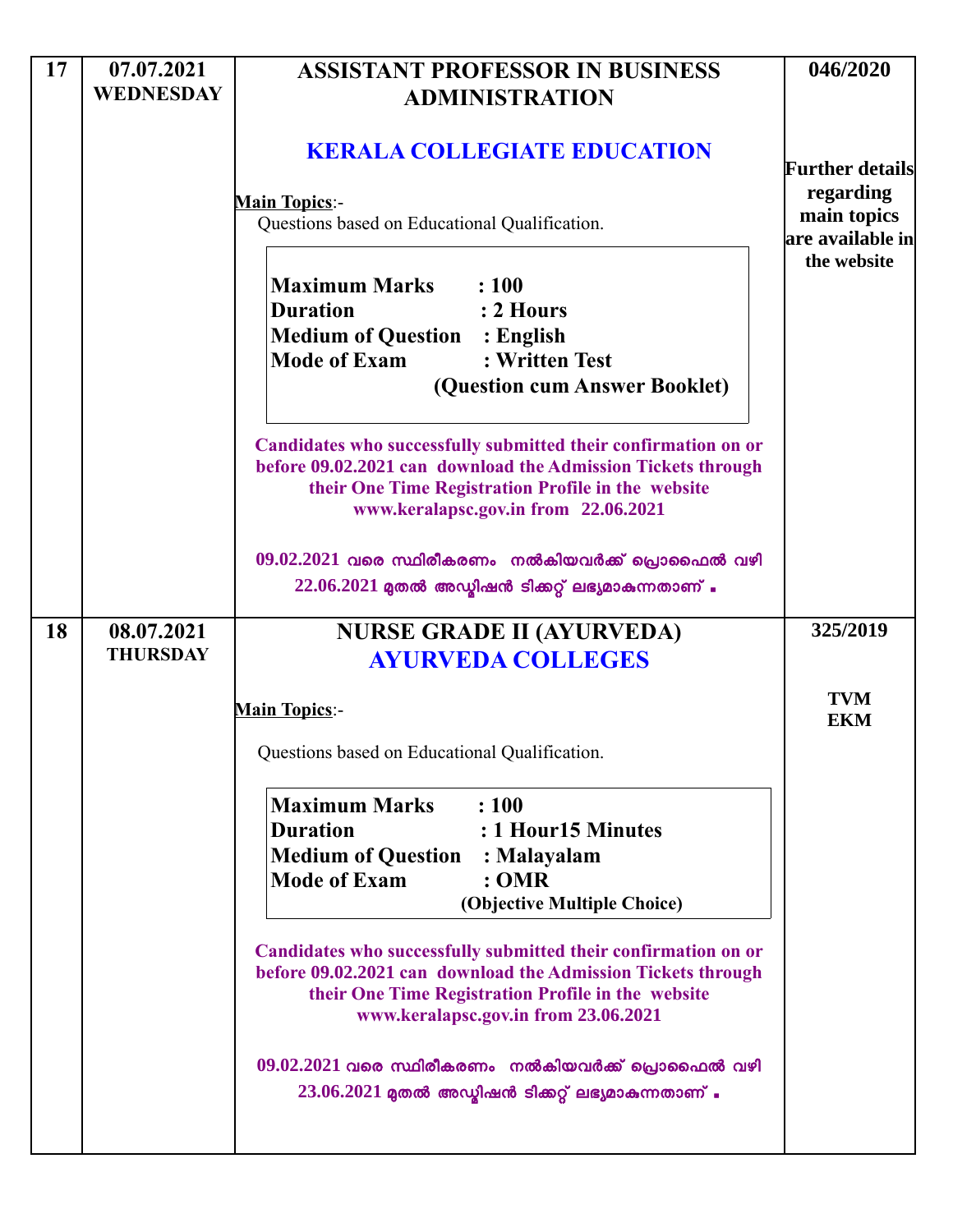| 19 | 08.07.2021      | <b>NURSE GRADE II (AYURVEDA)</b>                                   | 537/2019                     |
|----|-----------------|--------------------------------------------------------------------|------------------------------|
|    | <b>THURSDAY</b> | <b>INDIAN SYSTEMS OF MEDICINE</b>                                  |                              |
|    |                 |                                                                    | <b>TVM</b>                   |
|    |                 | <b>Main Topics:-</b>                                               | <b>KLM</b>                   |
|    |                 | Questions based on Educational Qualification.                      | <b>PTA</b>                   |
|    |                 |                                                                    | <b>ALP</b><br><b>KTM</b>     |
|    |                 | <b>Maximum Marks</b><br>: 100                                      | <b>EKM</b>                   |
|    |                 | <b>Duration</b><br>: 1 Hour15 Minutes                              | <b>TSR</b>                   |
|    |                 | <b>Medium of Question : Malayalam</b>                              | <b>PKD</b>                   |
|    |                 | <b>Mode of Exam</b><br>: <b>OMR</b><br>(Objective Multiple Choice) | <b>KKD</b><br><b>KNR</b>     |
|    |                 |                                                                    | <b>KZD</b>                   |
|    |                 | Candidates who successfully submitted their confirmation on or     |                              |
|    |                 | before 09.02.2021 can download the Admission Tickets through       |                              |
|    |                 | their One Time Registration Profile in the website                 |                              |
|    |                 | www.keralapsc.gov.in from 23.06.2021                               |                              |
|    |                 | $09.02.2021$ വരെ സ്ഥിരീകരണം നൽകിയവർക്ക് പ്രൊഫൈൽ വഴി                |                              |
|    |                 | $23.06.2021$ മുതൽ അഡ്മിഷൻ ടിക്കറ്റ് ലഭ്യമാകുന്നതാണ് .              |                              |
|    |                 |                                                                    |                              |
|    |                 | <b>COMMON TEST FOR SI.No. 18 &amp; 19 ABOVE</b>                    |                              |
| 20 | 08.07.2021      | <b>LECTURER IN APPLIED ART</b>                                     | 235/2018                     |
|    | <b>THURSDAY</b> | <b>TECHNICAL EDUCATION (FINE ARTS)</b>                             |                              |
|    |                 | <b>COLLEGES</b>                                                    |                              |
|    |                 |                                                                    |                              |
|    |                 | <b>Main Topics:-</b>                                               | Further details<br>regarding |
|    |                 | Questions based on Educational Qualification.                      | main topics                  |
|    |                 |                                                                    | are available in             |
|    |                 | <b>Maximum Marks</b><br>: 100                                      | the website                  |
|    |                 | <b>Duration</b><br>: 2 Hours                                       |                              |
|    |                 | <b>Medium of Question</b><br>$:$ English                           |                              |
|    |                 | <b>Mode of Exam</b><br>: Written Test                              |                              |
|    |                 | (Question cum Answer Booklet)                                      |                              |
|    |                 | Candidates who successfully submitted their confirmation on or     |                              |
|    |                 | before 09.02.2021 can download the Admission Tickets through       |                              |
|    |                 | their One Time Registration Profile in the website                 |                              |
|    |                 | www.keralapsc.gov.in from 23.06.2021                               |                              |
|    |                 | $09.02.2021$ വരെ സ്ഥിരീകരണം നൽകിയവർക്ക് പ്രൊഫൈൽ വഴി                |                              |
|    |                 | $23.06.2021$ മുതൽ അഡ്മിഷൻ ടിക്കറ്റ് ലഭ്യമാകുന്നതാണ്.               |                              |
|    |                 |                                                                    |                              |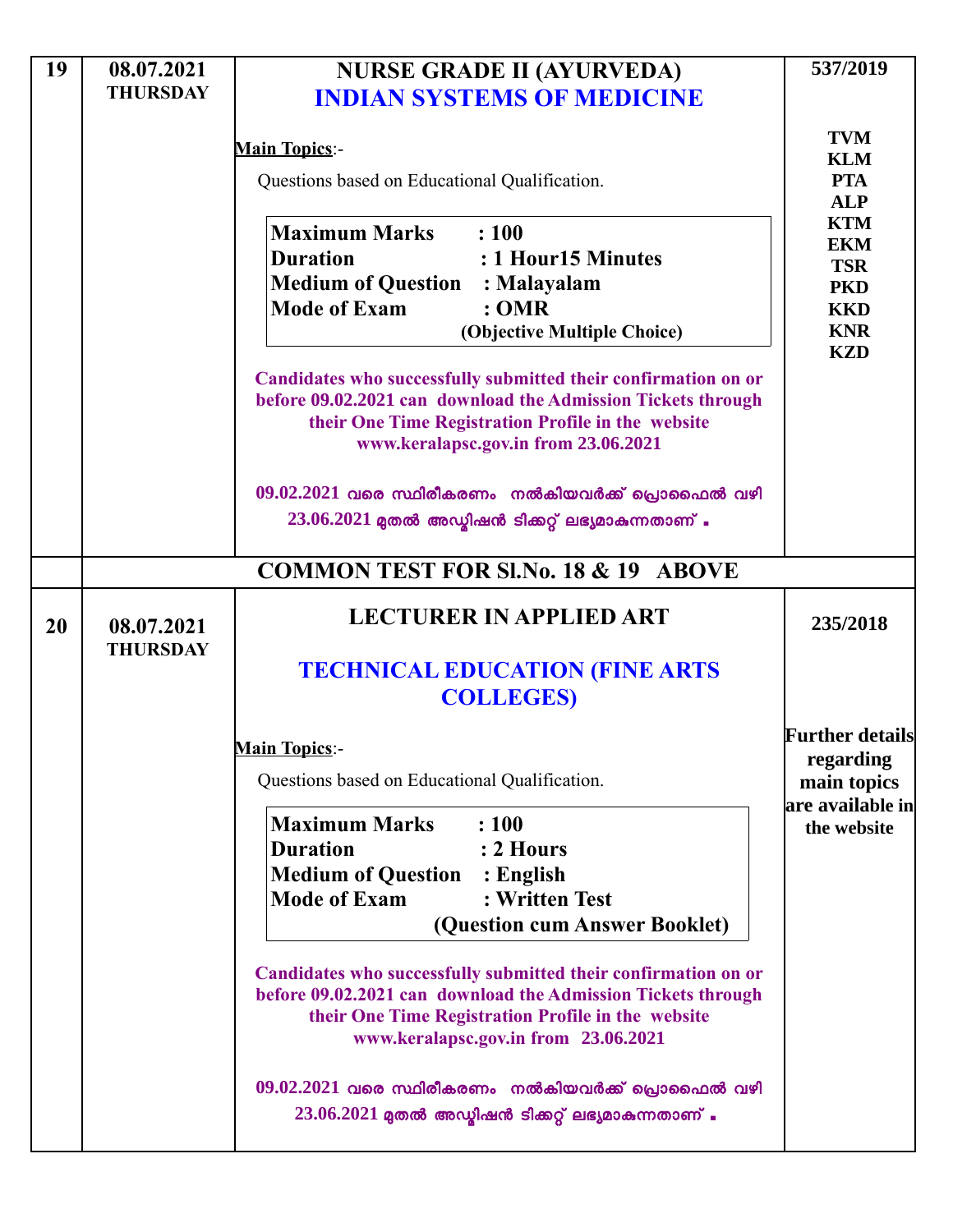| 21 | 09.07.2021                  | <b>STAFF NURSE GRADE II</b>                                                                                                                                                                                                                                                                                                                  | 250/2020                                                                                      |
|----|-----------------------------|----------------------------------------------------------------------------------------------------------------------------------------------------------------------------------------------------------------------------------------------------------------------------------------------------------------------------------------------|-----------------------------------------------------------------------------------------------|
|    | <b>FRIDAY</b>               | <b>HEALTH SERVICES</b>                                                                                                                                                                                                                                                                                                                       | <b>TVM</b>                                                                                    |
|    |                             | <b>(SR FOR SC/ST AND ST ONLY)</b>                                                                                                                                                                                                                                                                                                            | <b>KLM</b>                                                                                    |
|    |                             |                                                                                                                                                                                                                                                                                                                                              | <b>PTA</b><br><b>ALP</b>                                                                      |
|    |                             | <b>Main Topics:-</b>                                                                                                                                                                                                                                                                                                                         | <b>KTM</b>                                                                                    |
|    |                             | Questions based on Educational Qualification.                                                                                                                                                                                                                                                                                                | <b>IDK</b>                                                                                    |
|    |                             |                                                                                                                                                                                                                                                                                                                                              | <b>EKM</b>                                                                                    |
|    |                             | <b>Maximum Marks</b> : 100                                                                                                                                                                                                                                                                                                                   | <b>TSR</b>                                                                                    |
|    |                             | <b>Duration</b><br>: 1 Hour15 Minutes                                                                                                                                                                                                                                                                                                        | <b>PKD</b>                                                                                    |
|    |                             | <b>Medium of Question : English</b>                                                                                                                                                                                                                                                                                                          | <b>MLP</b><br><b>KKD</b>                                                                      |
|    |                             | <b>Mode of Exam</b><br>:OMR                                                                                                                                                                                                                                                                                                                  | <b>WYD</b>                                                                                    |
|    |                             | (Objective Multiple Choice)                                                                                                                                                                                                                                                                                                                  | <b>KZD</b>                                                                                    |
|    |                             | Candidates who successfully submitted their confirmation on or<br>before 09.02.2021 can download the Admission Tickets through<br>their One Time Registration Profile in the website<br>www.keralapsc.gov.in from 24.06.2021<br>$09.02.2021$ വരെ സ്ഥിരീകരണം നൽകിയവർക്ക് പ്രൊഫൈൽ വഴി<br>$24.06.2021$ മുതൽ അഡ്യിഷൻ ടിക്കറ്റ് ലഭ്യമാകുന്നതാണ് . | <b>Further details</b><br>regarding<br>main topics<br>$ $ are available in $ $<br>the website |
| 22 | 12.07.2021<br><b>MONDAY</b> | <b>ASSISTANT PROFESSOR IN HISTORY</b>                                                                                                                                                                                                                                                                                                        | 283/2019                                                                                      |
|    |                             | <b>KERALA COLLEGIATE EDUCATION</b>                                                                                                                                                                                                                                                                                                           |                                                                                               |
|    |                             | <b>Main Topics:-</b>                                                                                                                                                                                                                                                                                                                         | <b>Further details</b>                                                                        |
|    |                             | Questions based on Educational Qualification.                                                                                                                                                                                                                                                                                                | regarding<br>main topics                                                                      |
|    |                             | <b>Maximum Marks</b><br>: 100                                                                                                                                                                                                                                                                                                                | are available in                                                                              |
|    |                             | <b>Duration</b><br>: 2 Hours                                                                                                                                                                                                                                                                                                                 | the website                                                                                   |
|    |                             | <b>Medium of Question</b><br>$:$ English                                                                                                                                                                                                                                                                                                     |                                                                                               |
|    |                             | <b>Mode of Exam</b><br>: Written Test                                                                                                                                                                                                                                                                                                        |                                                                                               |
|    |                             | (Question cum Answer Booklet)                                                                                                                                                                                                                                                                                                                |                                                                                               |
|    |                             | Candidates who successfully submitted their confirmation                                                                                                                                                                                                                                                                                     |                                                                                               |
|    |                             | on or before 09.02.2021 can download the Admission Tickets<br>through their One Time Registration Profile in the website                                                                                                                                                                                                                     |                                                                                               |
|    |                             | www.keralapsc.gov.in from 28.06.2021                                                                                                                                                                                                                                                                                                         |                                                                                               |
|    |                             | $09.02.2021$ വരെ സ്ഥിരീകരണം നൽകിയവർക്ക് പ്രൊഫൈൽ വഴി                                                                                                                                                                                                                                                                                          |                                                                                               |
|    |                             | $28.06.2021$ മുതൽ അഡ്യിഷൻ ടിക്കറ്റ് ലഭ്യമാകുന്നതാണ് .                                                                                                                                                                                                                                                                                        |                                                                                               |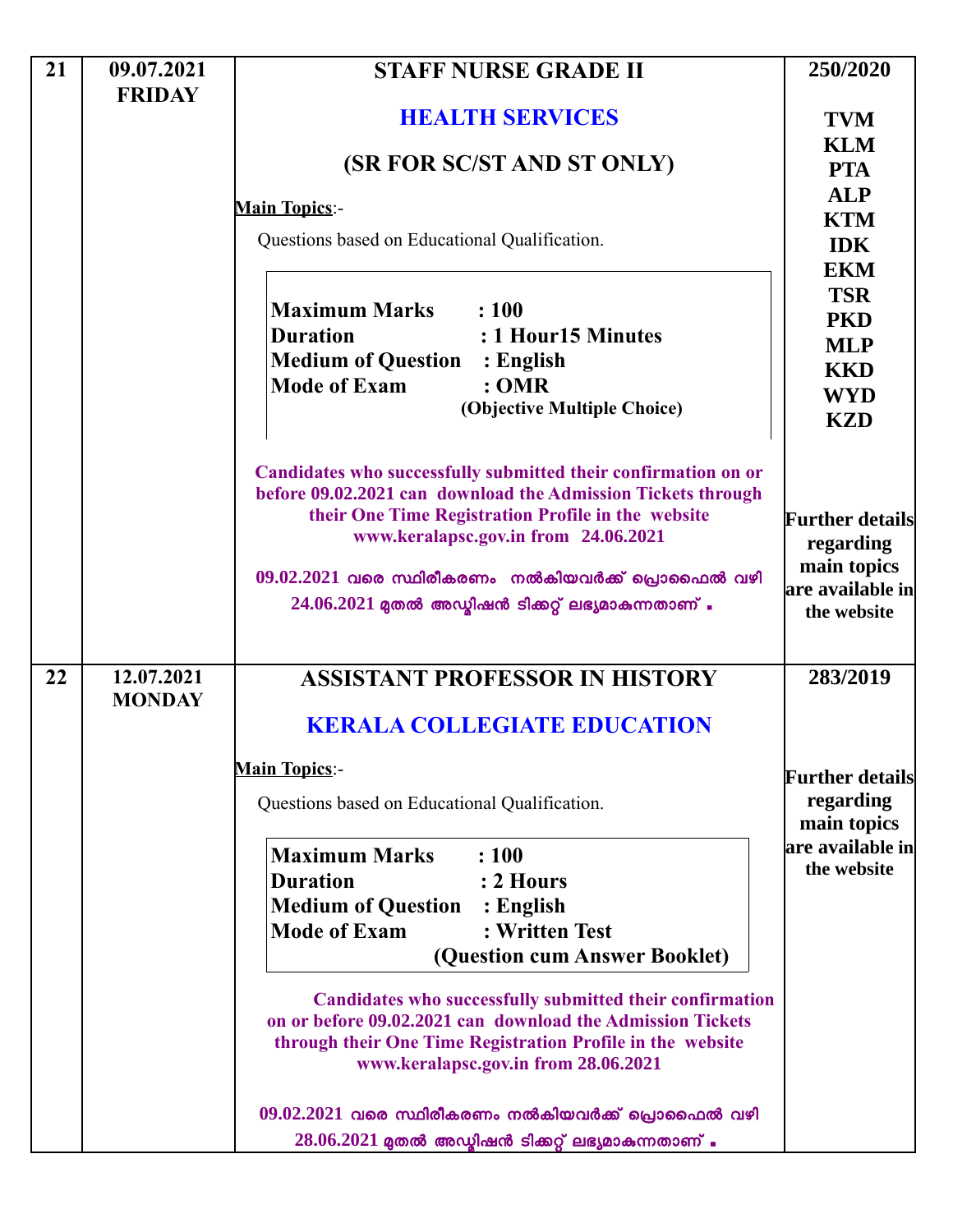| 23 | 15.07.2021<br><b>THURSDAY</b> | <b>LECTURER IN STATISTICS AND DEMOGRAPHY</b><br><b>MEDICAL EDUCATION</b>                                                                                                                                                     | 280/2019                                               |
|----|-------------------------------|------------------------------------------------------------------------------------------------------------------------------------------------------------------------------------------------------------------------------|--------------------------------------------------------|
|    |                               | <b>Main Topics:-</b><br>Questions based on educational qualification                                                                                                                                                         | <b>Further details</b><br>regarding                    |
|    |                               | <b>Maximum Marks</b><br>: 100<br>: 1 Hour15 Minutes<br><b>Duration</b><br><b>Medium of Question : English</b><br><b>Mode of Exam</b><br>: <b>OMR</b><br>(Objective Multiple Choice)                                          | main topics<br>$ $ are available in $ $<br>the website |
|    |                               | Candidates who successfully submitted their confirmation on or<br>before 11.03.2021 can download the Admission Tickets through their<br>One Time Registration Profile in the website www.keralapsc.gov.in<br>from 30.06.2021 |                                                        |
|    |                               | $11.03.2021$ വരെ സ്ഥിരീകരണം നൽകിയവർക്ക് പ്രൊഫൈൽ വഴി<br>$30.06.2021$ മുതൽ അഡ്മിഷൻ ടിക്കറ്റ് ലഭ്യമാകുന്നതാണ് .                                                                                                                 |                                                        |
| 24 | 22.07.2021<br><b>THURSDAY</b> | <b>JUNIOR INSTRUCTOR (MECHANICAL</b><br><b>AGRICULTURAL MACHINERY)</b>                                                                                                                                                       | 300/2018                                               |
|    |                               | (SR FROM AMONG SC/ST AND ST ONLY)<br><b>INDUSTRIAL TRAINING</b>                                                                                                                                                              | <b>Further details</b><br>regarding<br>main topics     |
|    |                               | <b>Main Topics:-</b><br>Questions based on educational qualification                                                                                                                                                         | are available in<br>the website                        |
|    |                               | <b>Maximum Marks</b><br>: 100<br><b>Duration</b><br>: 1 Hour15 Minutes<br><b>Medium of Question</b><br>$:$ English<br><b>Mode of Exam</b><br>:OMR<br>(Objective Multiple Choice)                                             |                                                        |
|    |                               | Candidates who successfully submitted their confirmation on or<br>before 11.03.2021 can download the Admission Tickets through their<br>One Time Registration Profile in the website www.keralapsc.gov.in<br>from 07.07.2021 |                                                        |
|    |                               | $11.03.2021$ വരെ സ്ഥിരീകരണം സൽകിയവർക്ക് പ്രൊഫൈൽ വഴി<br>$07.07.2021$ മുതൽ അഡ്മിഷൻ ടിക്കറ്റ് ലഭ്യമാകുന്നതാണ് .                                                                                                                 |                                                        |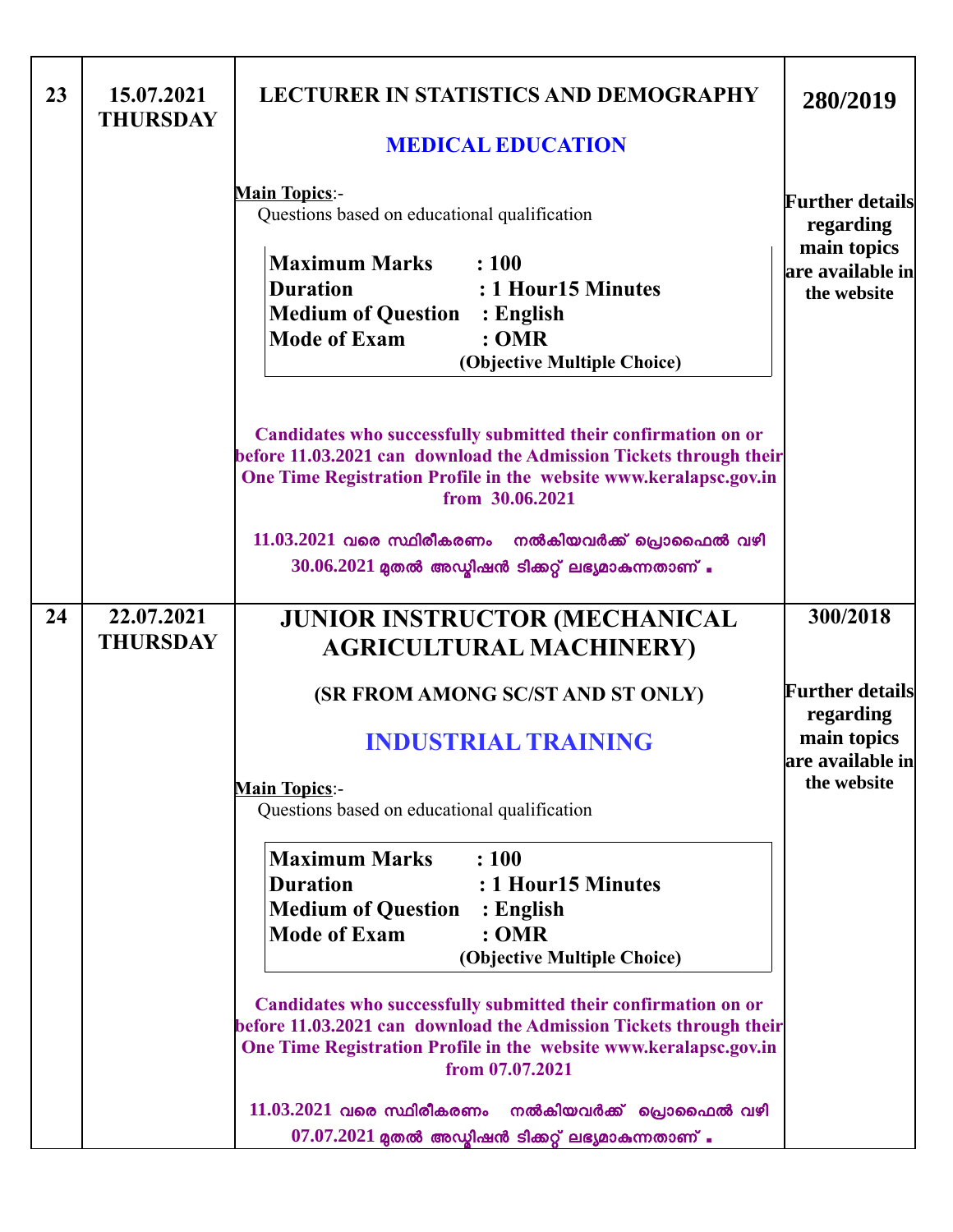| 25 | 24.07.2021                    | <b>JUNIOR INSTRUCTOR (FOOD AND BEVERAGES</b>                                                                                                                                                                                 | 160/2018                                           |
|----|-------------------------------|------------------------------------------------------------------------------------------------------------------------------------------------------------------------------------------------------------------------------|----------------------------------------------------|
|    | <b>SATURDAY</b>               | <b>GUEST SERVICE ASSISTANT)</b>                                                                                                                                                                                              |                                                    |
|    |                               |                                                                                                                                                                                                                              | <b>EZHAVA/</b><br><b>THIYYA</b>                    |
|    |                               | <b>INDUSTRIAL TRAINING DEPARTMENT</b>                                                                                                                                                                                        | <b>BILLAVA</b>                                     |
|    |                               | (NCA NOTIFICATION)                                                                                                                                                                                                           |                                                    |
|    |                               | <b>Main Topics:-</b><br>Questions based on educational qualification                                                                                                                                                         | <b>Further details</b><br>regarding<br>main topics |
|    |                               | <b>Maximum Marks</b><br>: 100<br><b>Duration</b><br>: 1 Hour15 Minutes                                                                                                                                                       | $ $ are available in $ $<br>the website            |
|    |                               | <b>Medium of Question : English</b><br><b>Mode of Exam</b><br>:OMR                                                                                                                                                           |                                                    |
|    |                               | (Objective Multiple Choice)                                                                                                                                                                                                  |                                                    |
|    |                               | Candidates who successfully submitted their confirmation on or<br>before 11.03.2021 can download the Admission Tickets through their<br>One Time Registration Profile in the website www.keralapsc.gov.in<br>from 09.07.2021 |                                                    |
|    |                               | $11.03.2021$ വരെ സ്ഥിരീകരണം നൽകിയവർക്ക് പ്രൊഫൈൽ വഴി                                                                                                                                                                          |                                                    |
|    |                               | 09.07.2021 മുതൽ അഡ്യിഷൻ ടിക്കറ്റ് ലഭ്യമാകുന്നതാണ് .                                                                                                                                                                          |                                                    |
|    |                               |                                                                                                                                                                                                                              |                                                    |
| 26 | 24.07.2021<br><b>SATURDAY</b> | JUNIOR INSTRUCTOR (FOOD AND BEVERAGES<br><b>GUEST SERVICE ASSISTANT)</b>                                                                                                                                                     | 199/2020                                           |
|    |                               | <b>INDUSTRIAL TRAINING DEPARTMENT</b>                                                                                                                                                                                        | <b>Further details</b><br>regarding                |
|    |                               | (DIRECT RECRUITMENT)                                                                                                                                                                                                         | main topics<br>are available in                    |
|    |                               | Candidates who successfully submitted their confirmation on or<br>before 11.03.2021 can download the Admission Tickets through their<br>One Time Registration Profile in the website www.keralapsc.gov.in<br>from 09.07.2021 | the website                                        |
|    |                               | $11.03.2021$ വരെ സ്ഥിരീകരണം നൽകിയവർക്ക് പ്രൊഫൈൽ വഴി                                                                                                                                                                          |                                                    |
|    |                               | 09.07.2021 മുതൽ അഡ്യിഷൻ ടിക്കറ്റ് ലഭ്യമാകുന്നതാണ് .                                                                                                                                                                          |                                                    |
|    |                               | <b>COMMON TEST FOR SLNo. 25 &amp; 26 ABOVE</b>                                                                                                                                                                               |                                                    |
|    |                               |                                                                                                                                                                                                                              |                                                    |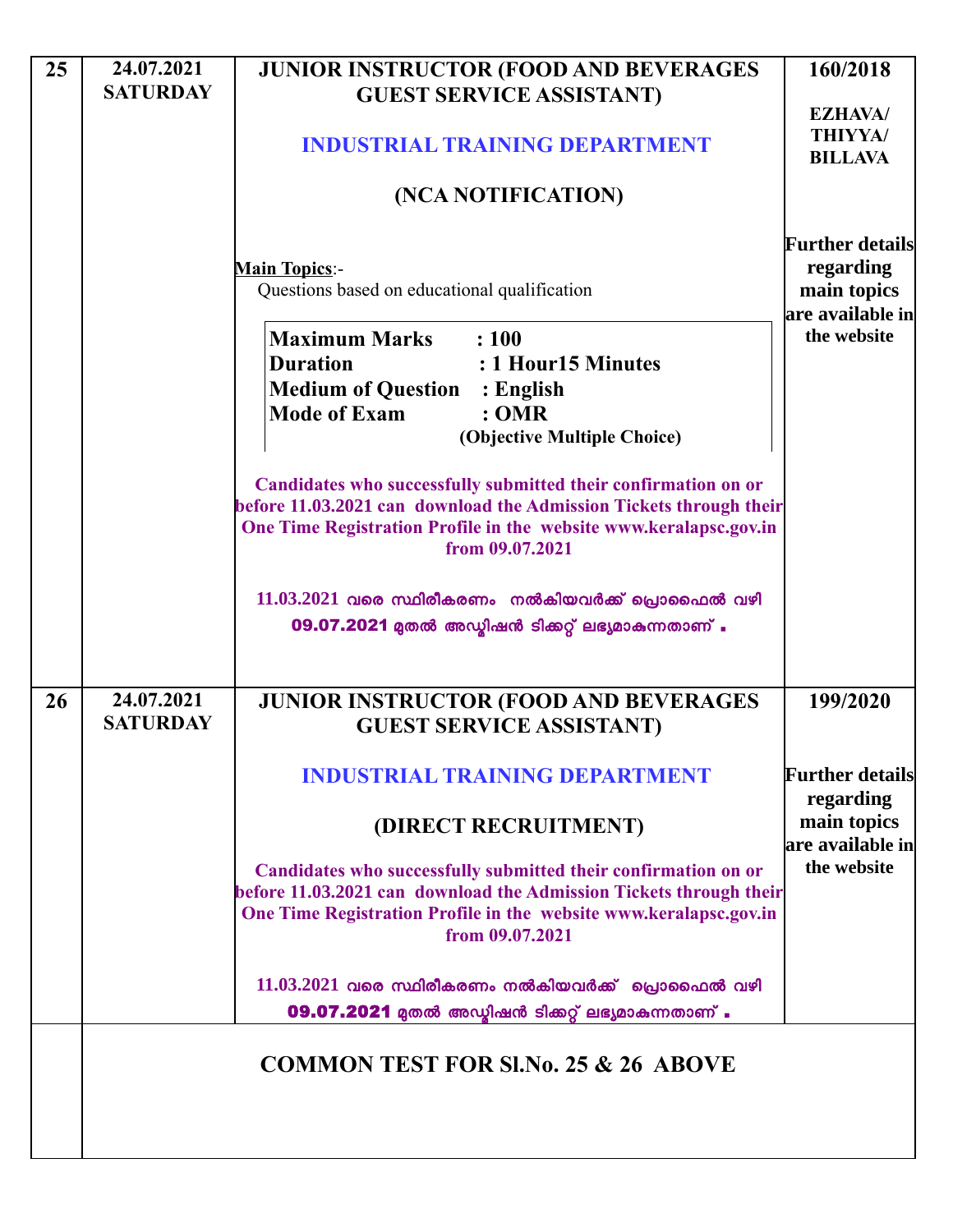| 27 | 26.07.2021<br><b>MONDAY</b> | STORES MANAGER/ MANAGER GRADE II                                                                                                                                                                                             | 252/2018                                      |
|----|-----------------------------|------------------------------------------------------------------------------------------------------------------------------------------------------------------------------------------------------------------------------|-----------------------------------------------|
|    |                             | <b>HANDICRAFTS DEVELOPMENT CORPORATION OF</b>                                                                                                                                                                                |                                               |
|    |                             | <b>KERALA LIMITED</b>                                                                                                                                                                                                        | Further details                               |
|    |                             |                                                                                                                                                                                                                              | regarding<br>main topics                      |
|    |                             | <b>Main Topics:-</b>                                                                                                                                                                                                         | $ $ are available in $ $                      |
|    |                             | Questions based on educational qualification                                                                                                                                                                                 | the website                                   |
|    |                             | <b>Maximum Marks</b><br>: 100<br><b>Duration</b><br>: 1 Hour15 Minutes<br><b>Medium of Question</b><br>$:$ English<br><b>Mode of Exam</b><br>:OMR                                                                            |                                               |
|    |                             | (Objective Multiple Choice)                                                                                                                                                                                                  |                                               |
|    |                             | Candidates who successfully submitted their confirmation on or<br>before 11.03.2021 can download the Admission Tickets through their<br>One Time Registration Profile in the website www.keralapsc.gov.in<br>from 12.07.2021 |                                               |
|    |                             | $11.03.2021$ വരെ സ്ഥിരീകരണം നൽകിയവർക്ക് പ്രൊഫൈൽ വഴി<br>12.07.2021 മുതൽ അഡ്മിഷൻ ടിക്കറ്റ് ലഭ്യമാകുന്നതാണ് .                                                                                                                   |                                               |
| 28 | 26.07.2021<br><b>MONDAY</b> | <b>MARKETING EXECUTIVE</b>                                                                                                                                                                                                   | 195/2019                                      |
|    |                             | <b>KERALA TOURISM DEVELOPMENT</b>                                                                                                                                                                                            | <b>Further details</b>                        |
|    |                             | <b>CORPORATION LIMITED</b>                                                                                                                                                                                                   | regarding<br>main topics<br> are available in |
|    |                             | Candidates who successfully submitted their confirmation on or<br>before 11.03.2021 can download the Admission Tickets through their<br>One Time Registration Profile in the website www.keralapsc.gov.in<br>from 12.07.2021 | the website                                   |
|    |                             | $11.03.2021$ വരെ സ്ഥിരീകരണം നൽകിയവർക്ക് പ്രൊഫൈൽ വഴി<br>$12.07.2021$ മുതൽ അഡ്മിഷൻ ടിക്കറ്റ് ലഭ്യമാകുന്നതാണ്.                                                                                                                  |                                               |
|    |                             | <b>COMMON TEST FOR SLNo. 27 &amp; 28 ABOVE</b>                                                                                                                                                                               |                                               |
|    |                             |                                                                                                                                                                                                                              |                                               |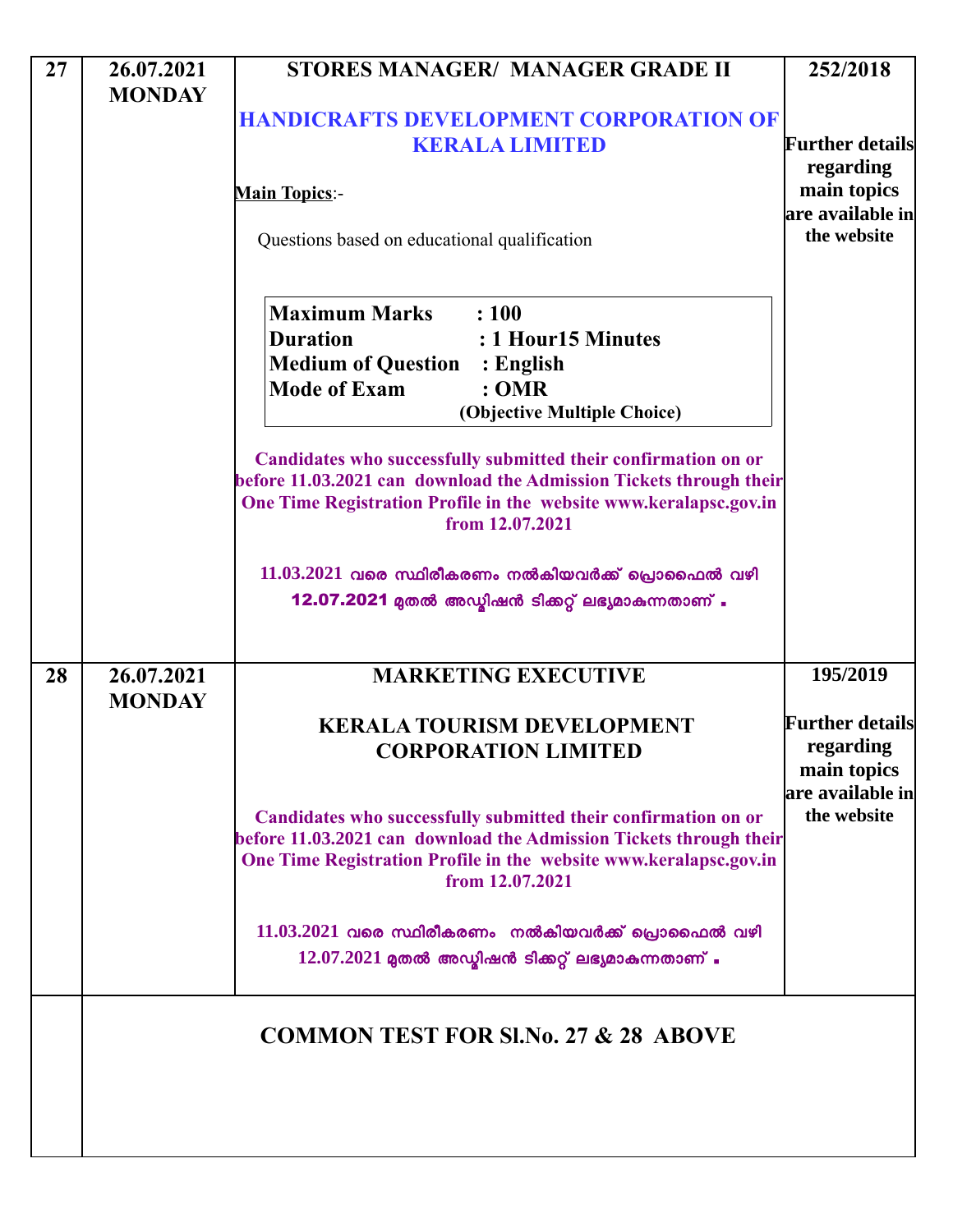| 29 | 27.07.2021                   | <b>ASSISTANT PROFESSOR IN STATISTICS</b>                                                                                                                                                                                     | 278/2019                                                                              |
|----|------------------------------|------------------------------------------------------------------------------------------------------------------------------------------------------------------------------------------------------------------------------|---------------------------------------------------------------------------------------|
|    | <b>TUESDAY</b>               | <b>COLLEGIATE EDUCATION</b>                                                                                                                                                                                                  |                                                                                       |
|    |                              | <b>Main Topics:-</b>                                                                                                                                                                                                         | <b>Further details</b>                                                                |
|    |                              |                                                                                                                                                                                                                              | regarding                                                                             |
|    |                              | Questions based on educational qualification (PG Level)                                                                                                                                                                      | main topics<br>are available in                                                       |
|    |                              | <b>Maximum Marks</b><br>: 100                                                                                                                                                                                                | the website                                                                           |
|    |                              | <b>Duration</b><br>: 2 Hours                                                                                                                                                                                                 |                                                                                       |
|    |                              | <b>Medium of Question : English</b>                                                                                                                                                                                          |                                                                                       |
|    |                              | <b>Mode of Exam</b><br>: Written Test                                                                                                                                                                                        |                                                                                       |
|    |                              | (Question cum Answer Booklet)                                                                                                                                                                                                |                                                                                       |
|    |                              | Candidates who successfully submitted their confirmation on or<br>before 11.03.2021 can download the Admission Tickets through their<br>One Time Registration Profile in the website www.keralapsc.gov.in<br>from 12.07.2021 |                                                                                       |
|    |                              | $11.03.2021$ വരെ സ്ഥിരീകരണം സൽകിയവർക്ക് പ്രൊഫൈൽ വഴി                                                                                                                                                                          |                                                                                       |
|    |                              | $12.07.2021$ മുതൽ അഡ്മിഷൻ ടിക്കറ്റ് ലഭ്യമാകുന്നതാണ്.                                                                                                                                                                         |                                                                                       |
| 30 | 27.07.2021                   | <b>ASSISTANT PROFESSOR IN STATISTICS</b>                                                                                                                                                                                     | 340/2019                                                                              |
|    | <b>TUESDAY</b>               | <b>COLLEGIATE EDUCATION</b>                                                                                                                                                                                                  | <b>EZHAVA/</b>                                                                        |
|    |                              |                                                                                                                                                                                                                              | <b>THIYYA/</b>                                                                        |
|    |                              | (NCA NOTIFICATION)                                                                                                                                                                                                           | <b>BILLAVA</b>                                                                        |
|    |                              | Candidates who successfully submitted their confirmation on or<br>before 11.03.2021 can download the Admission Tickets through their<br>One Time Registration Profile in the website www.keralapsc.gov.in<br>from 12.07.2021 | <b>Further details</b><br>regarding<br>main topics                                    |
|    |                              | $11.03.2021$ വരെ സ്ഥിരീകരണം നൽകിയവർക്ക് പ്രൊഫൈൽ വഴി                                                                                                                                                                          | are available in                                                                      |
|    |                              | 12.07.2021 മുതൽ അഡ്ബിഷൻ ടിക്കറ്റ് ലഭ്യമാകുന്നതാണ് .                                                                                                                                                                          | the website                                                                           |
| 31 | 27.07.2021<br><b>TUESDAY</b> | <b>ASSISTANT PROFESSOR IN STATISTICS</b>                                                                                                                                                                                     | 341/2019                                                                              |
|    |                              | <b>COLLEGIATE EDUCATION</b>                                                                                                                                                                                                  | <b>SC</b>                                                                             |
|    |                              | (NCA NOTIFICATION)                                                                                                                                                                                                           |                                                                                       |
|    |                              | Candidates who successfully submitted their confirmation on or<br>before 11.03.2021 can download the Admission Tickets through their<br>One Time Registration Profile in the website www.keralapsc.gov.in<br>from 12.07.2021 | <b>Further details</b><br>regarding<br>main topics<br>are available in<br>the website |
|    |                              | $11.03.2021$ വരെ സ്ഥിരീകരണം നൽകിയവർക്ക് പ്രൊഫൈൽ വഴി<br>$12.07.2021$ മുതൽ അഡ്മിഷൻ ടിക്കറ്റ് ലഭ്യമാകുന്നതാണ് .                                                                                                                 |                                                                                       |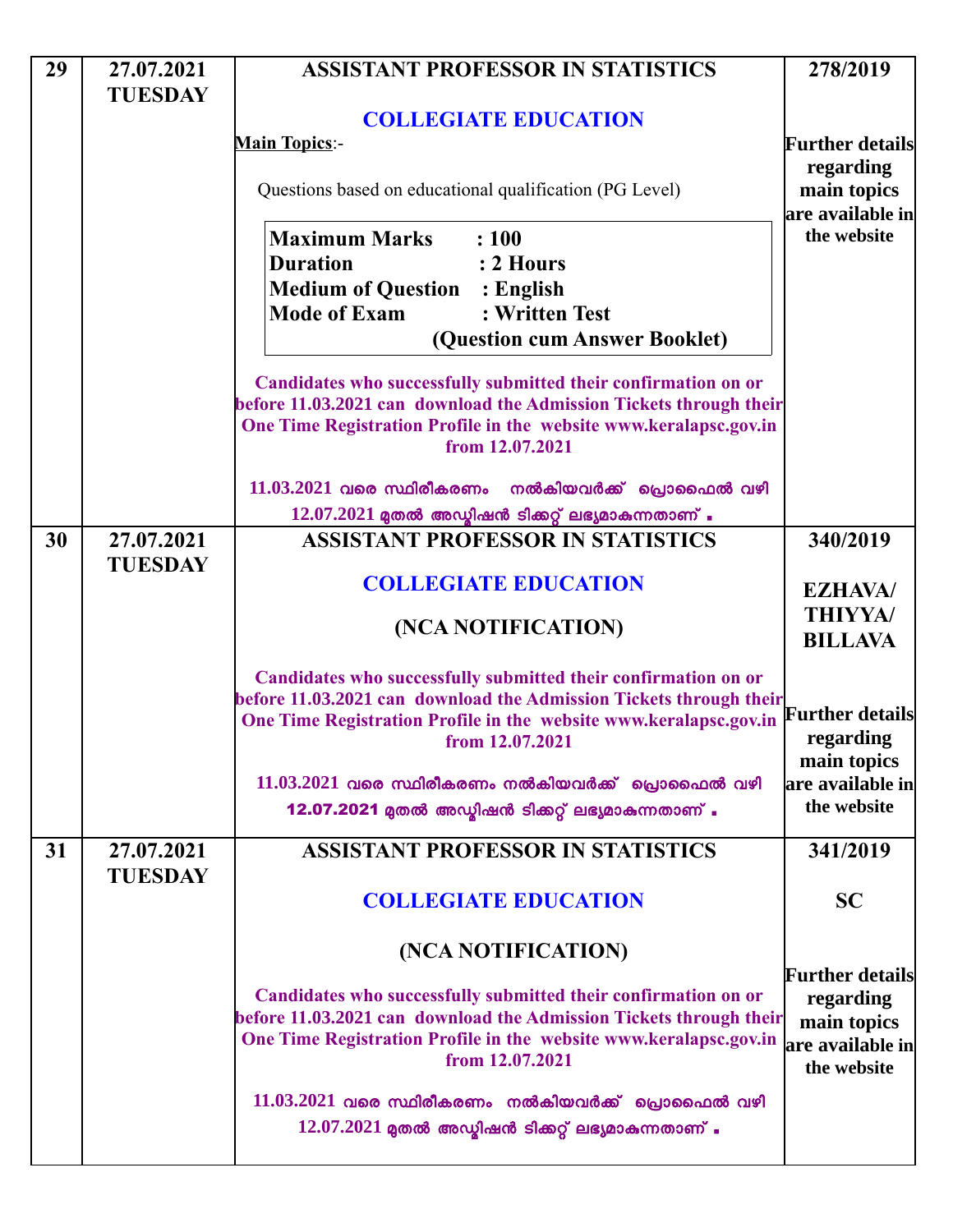| 32 | 27.07.2021                   | <b>ASSISTANT PROFESSOR IN STATISTICS</b>                                                                                                                                                                                     | 429/2019                                                                                      |
|----|------------------------------|------------------------------------------------------------------------------------------------------------------------------------------------------------------------------------------------------------------------------|-----------------------------------------------------------------------------------------------|
|    | <b>TUESDAY</b>               | <b>COLLEGIATE EDUCATION</b>                                                                                                                                                                                                  | <b>VISWAKARMA</b>                                                                             |
|    |                              | (NCA NOTIFICATION)                                                                                                                                                                                                           |                                                                                               |
|    |                              | Candidates who successfully submitted their confirmation on or<br>before 11.03.2021 can download the Admission Tickets through their<br>One Time Registration Profile in the website www.keralapsc.gov.in<br>from 12.07.2021 | <b>Further details</b><br>regarding<br>main topics<br>$ $ are available in $ $<br>the website |
|    |                              | $11.03.2021$ വരെ സ്ഥിരീകരണം നൽകിയവർക്ക് പ്രൊഫൈൽ വഴി                                                                                                                                                                          |                                                                                               |
|    |                              | $12.07.2021$ മുതൽ അഡ്മിഷൻ ടിക്കറ്റ് ലഭ്യമാകുന്നതാണ്                                                                                                                                                                          |                                                                                               |
|    |                              | <b>COMMON TEST FOR SI.No. 29, 30, 31 &amp; 32 ABOVE</b>                                                                                                                                                                      |                                                                                               |
| 33 | 27.07.2021<br><b>TUESDAY</b> | II GRADE OVERSEER/ DRAFTSMAN (CIVIL)                                                                                                                                                                                         | 206/2020                                                                                      |
|    |                              | <b>PUBLIC WORKS/IRRIGATION</b>                                                                                                                                                                                               |                                                                                               |
|    |                              | <b>Main Topics:-</b>                                                                                                                                                                                                         | <b>Further details</b><br>regarding                                                           |
|    |                              | Questions based on educational qualification                                                                                                                                                                                 | main topics<br>are available in                                                               |
|    |                              | <b>Maximum Marks</b><br>: 100<br><b>Duration</b><br>: 1 Hour15 Minutes<br><b>Medium of Question : English</b><br><b>Mode of Exam</b><br>:OMR<br>(Objective Multiple Choice)                                                  | the website                                                                                   |
|    |                              | Candidates who successfully submitted their confirmation on or<br>before 11.03.2021 can download the Admission Tickets through their<br>One Time Registration Profile in the website www.keralapsc.gov.in<br>from 12.07.2021 |                                                                                               |
|    |                              | $11.03.2021$ വരെ സ്ഥിരീകരണം നൽകിയവർക്ക് പ്രൊഫൈൽ വഴി<br>$12.07.2021$ മുതൽ അഡ്മിഷൻ ടിക്കറ്റ് ലഭ്യമാകുന്നതാണ് .                                                                                                                 |                                                                                               |
|    |                              |                                                                                                                                                                                                                              |                                                                                               |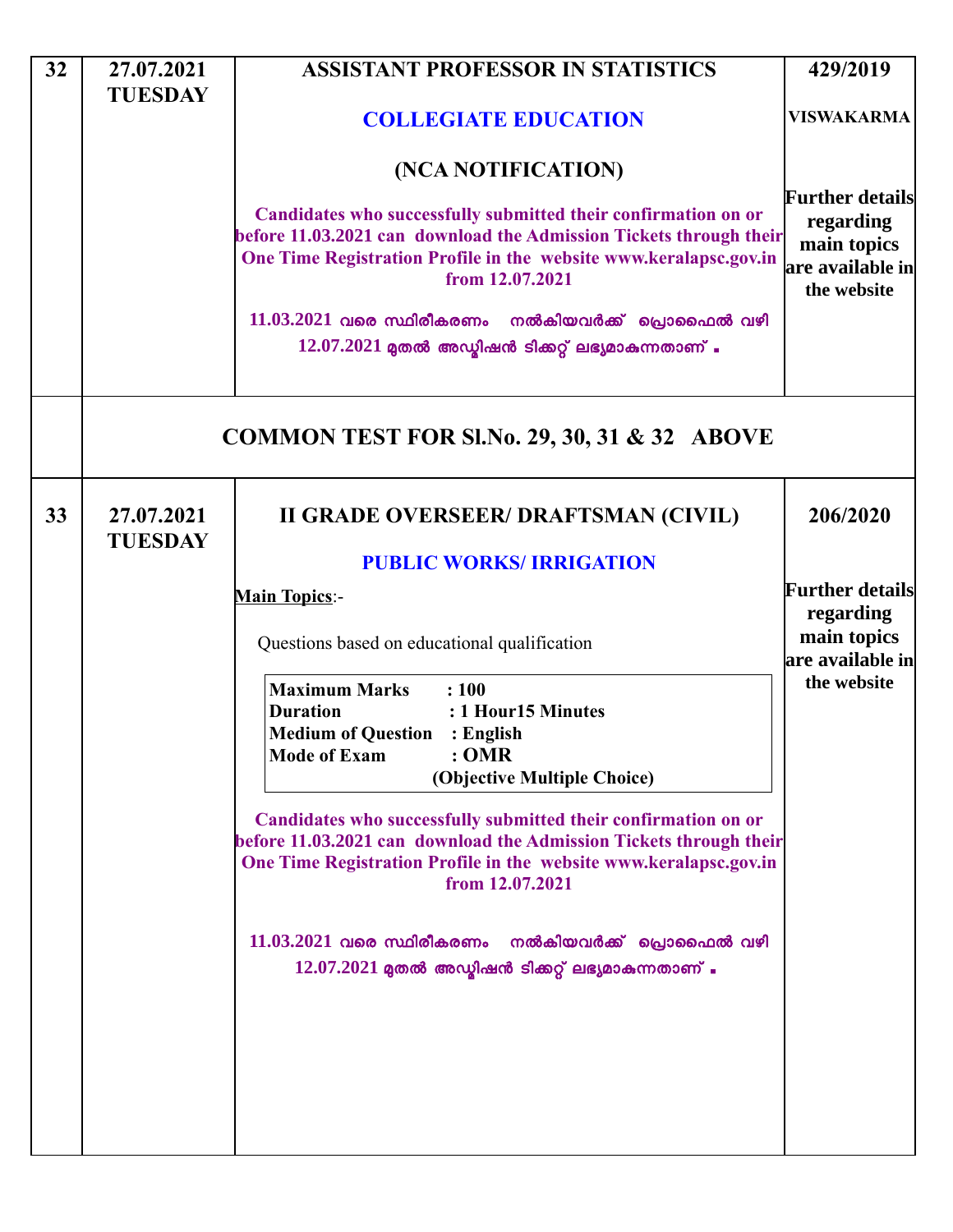| 34 | 27.07.2021                     | <b>OVERSEER GRADE II/ DRAFTSMAN GRADE II</b>                                                                                                                                                                                                                                                                                                                                                                                                                                                                                                                                                                                                                                                                                    | 324/2020                                                                              |
|----|--------------------------------|---------------------------------------------------------------------------------------------------------------------------------------------------------------------------------------------------------------------------------------------------------------------------------------------------------------------------------------------------------------------------------------------------------------------------------------------------------------------------------------------------------------------------------------------------------------------------------------------------------------------------------------------------------------------------------------------------------------------------------|---------------------------------------------------------------------------------------|
|    | <b>TUESDAY</b>                 | <b>LOCAL SELF GOVERNMENT DEPARTMENT</b>                                                                                                                                                                                                                                                                                                                                                                                                                                                                                                                                                                                                                                                                                         |                                                                                       |
|    |                                | Candidates who successfully submitted their confirmation on or<br>before 11.03.2021 can download the Admission Tickets through their<br>One Time Registration Profile in the website www.keralapsc.gov.in<br>from 12.07.2021                                                                                                                                                                                                                                                                                                                                                                                                                                                                                                    | <b>Further details</b><br>regarding<br>main topics<br>are available in<br>the website |
|    |                                | നൽകിയവർക്ക് പ്രൊഫൈൽ വഴി<br>$11.03.2021$ വരെ സ്ഥിരീകരണം<br>12.07.2021 മുതൽ അഡ്ബിഷൻ ടിക്കറ്റ് ലഭ്യമാകുന്നതാണ് .                                                                                                                                                                                                                                                                                                                                                                                                                                                                                                                                                                                                                   |                                                                                       |
|    |                                | <b>COMMON TEST FOR SLNo. 33 &amp; 34 ABOVE</b>                                                                                                                                                                                                                                                                                                                                                                                                                                                                                                                                                                                                                                                                                  |                                                                                       |
| 35 | 28.07.2021<br><b>WEDNESDAY</b> | DRAFTSMAN GRADE II (MECHANICAL)<br><b>KERALA ELECTRICAL AND ALLIED ENGINEERING</b><br><b>COMPANY LIMITED</b><br><b>Main Topics:-</b><br>Questions based on educational qualification<br><b>Maximum Marks</b><br>: 100<br><b>Duration</b><br>: 1 Hour15 Minutes<br><b>Medium of Question</b><br>$:$ English<br><b>Mode of Exam</b><br>: <b>OMR</b><br>(Objective Multiple Choice)<br>Candidates who successfully submitted their confirmation on or<br>before 11.03.2021 can download the Admission Tickets through their<br>One Time Registration Profile in the website www.keralapsc.gov.in<br>from 13.07.2021<br>$11.03.2021$ വരെ സ്ഥിരീകരണം നൽകിയവർക്ക് പ്രൊഫൈൽ വഴി<br>$13.07.2021$ മുതൽ അഡ്മിഷൻ ടിക്കറ്റ് ലഭ്യമാകുന്നതാണ്. | 388/2018                                                                              |
|    |                                |                                                                                                                                                                                                                                                                                                                                                                                                                                                                                                                                                                                                                                                                                                                                 |                                                                                       |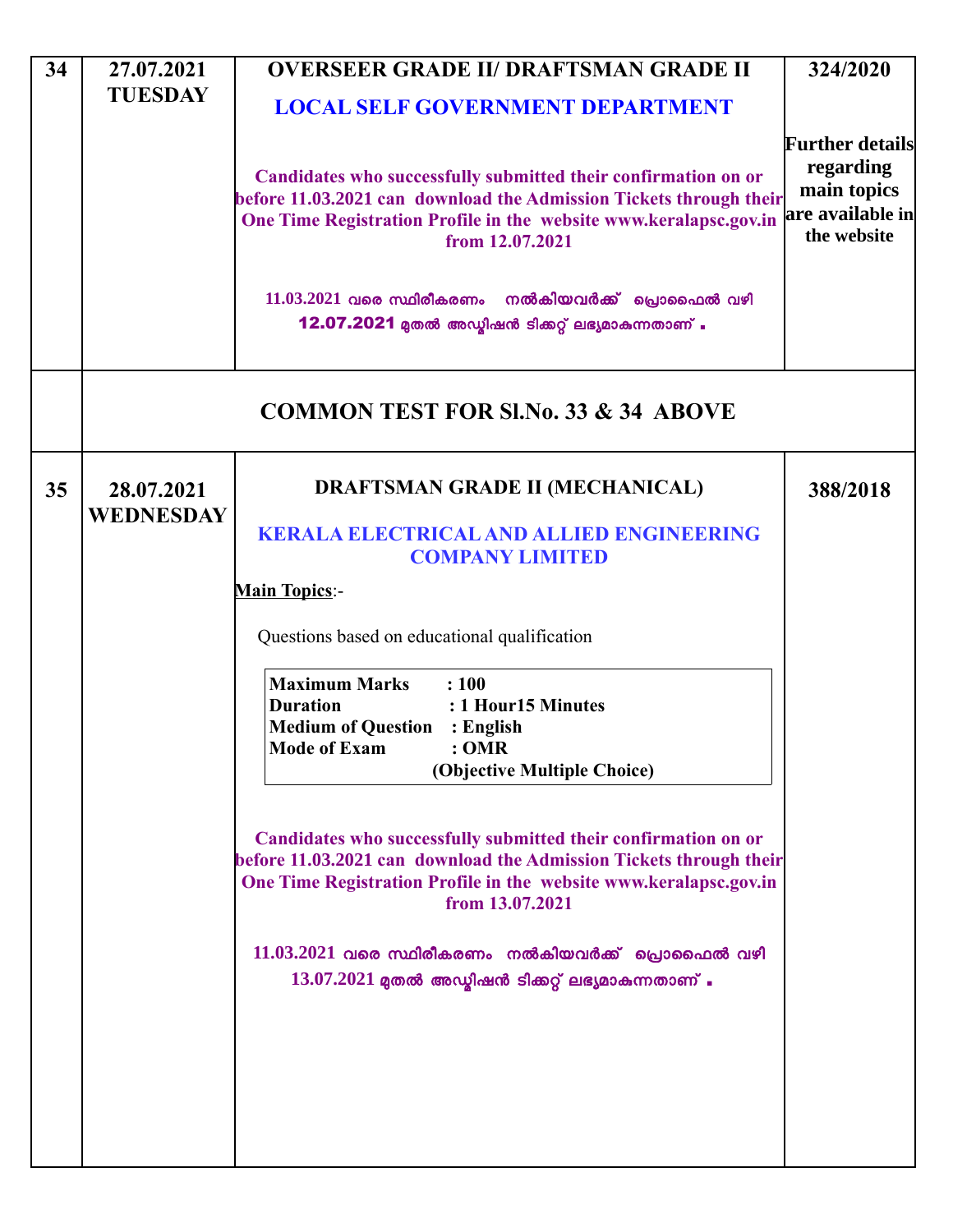| 36 | 28.07.2021       | <b>OVERSEER/ DRAFTSMAN (MECHANICAL) GRADE</b>                                        | 207/2020                     |
|----|------------------|--------------------------------------------------------------------------------------|------------------------------|
|    | <b>WEDNESDAY</b> | $\mathbf{I}$                                                                         |                              |
|    |                  |                                                                                      |                              |
|    |                  | <b>PWD/IRRIGATION</b>                                                                |                              |
|    |                  |                                                                                      |                              |
|    |                  | Candidates who successfully submitted their confirmation on or                       |                              |
|    |                  | before 11.03.2021 can download the Admission Tickets through their                   |                              |
|    |                  | One Time Registration Profile in the website www.keralapsc.gov.in<br>from 13.07.2021 |                              |
|    |                  | $11.03.2021$ വരെ സ്ഥിരീകരണം നൽകിയവർക്ക് പ്രൊഫൈൽ വഴി                                  |                              |
|    |                  | $13.07.2021$ മുതൽ അഡ്മിഷൻ ടിക്കറ്റ് ലഭ്യമാകുന്നതാണ് .                                |                              |
|    |                  | <b>COMMON TEST FOR SI.No. 35 &amp; 36 ABOVE</b>                                      |                              |
| 37 | 29.07.2021       | <b>LIVE STOCK INSPECTOR GRADE II/</b>                                                | 375/2019                     |
|    | <b>THURSDAY</b>  | POULTRY ASSISTANT/ MILK RECORDER/                                                    |                              |
|    |                  | <b>STORE KEEPER/ ENUMERATOR</b>                                                      | <b>DHEEVARA</b>              |
|    |                  |                                                                                      |                              |
|    |                  | <b>ANIMAL HUSBANDRY</b>                                                              | <b>PTA</b>                   |
|    |                  | (NCA Notification)                                                                   | Further details<br>regarding |
|    |                  | <b>Main Topics:-</b>                                                                 | main topics                  |
|    |                  | Questions based on educational qualification                                         | are available in             |
|    |                  | <b>Maximum Marks</b> : 100                                                           | the website                  |
|    |                  | <b>Duration</b><br>: 1 Hour15 Minutes                                                |                              |
|    |                  | <b>Medium of Question</b><br>$:$ English                                             |                              |
|    |                  | <b>Mode of Exam</b><br>:OMR                                                          |                              |
|    |                  | (Objective Multiple Choice)                                                          |                              |
|    |                  |                                                                                      |                              |
|    |                  | Candidates who successfully submitted their confirmation on or                       |                              |
|    |                  | before 11.03.2021 can download the Admission Tickets through their                   |                              |
|    |                  | One Time Registration Profile in the website www.keralapsc.gov.in<br>from 14.07.2021 |                              |
|    |                  |                                                                                      |                              |
|    |                  |                                                                                      |                              |
|    |                  | $11.03.2021$ വരെ സ്ഥിരീകരണം നൽകിയവർക്ക് പ്രൊഫൈൽ വഴി                                  |                              |
|    |                  | $14.07.2021$ മുതൽ അഡ്യിഷൻ ടിക്കറ്റ് ലഭ്യമാകുന്നതാണ് .                                |                              |
|    |                  |                                                                                      |                              |
|    |                  |                                                                                      |                              |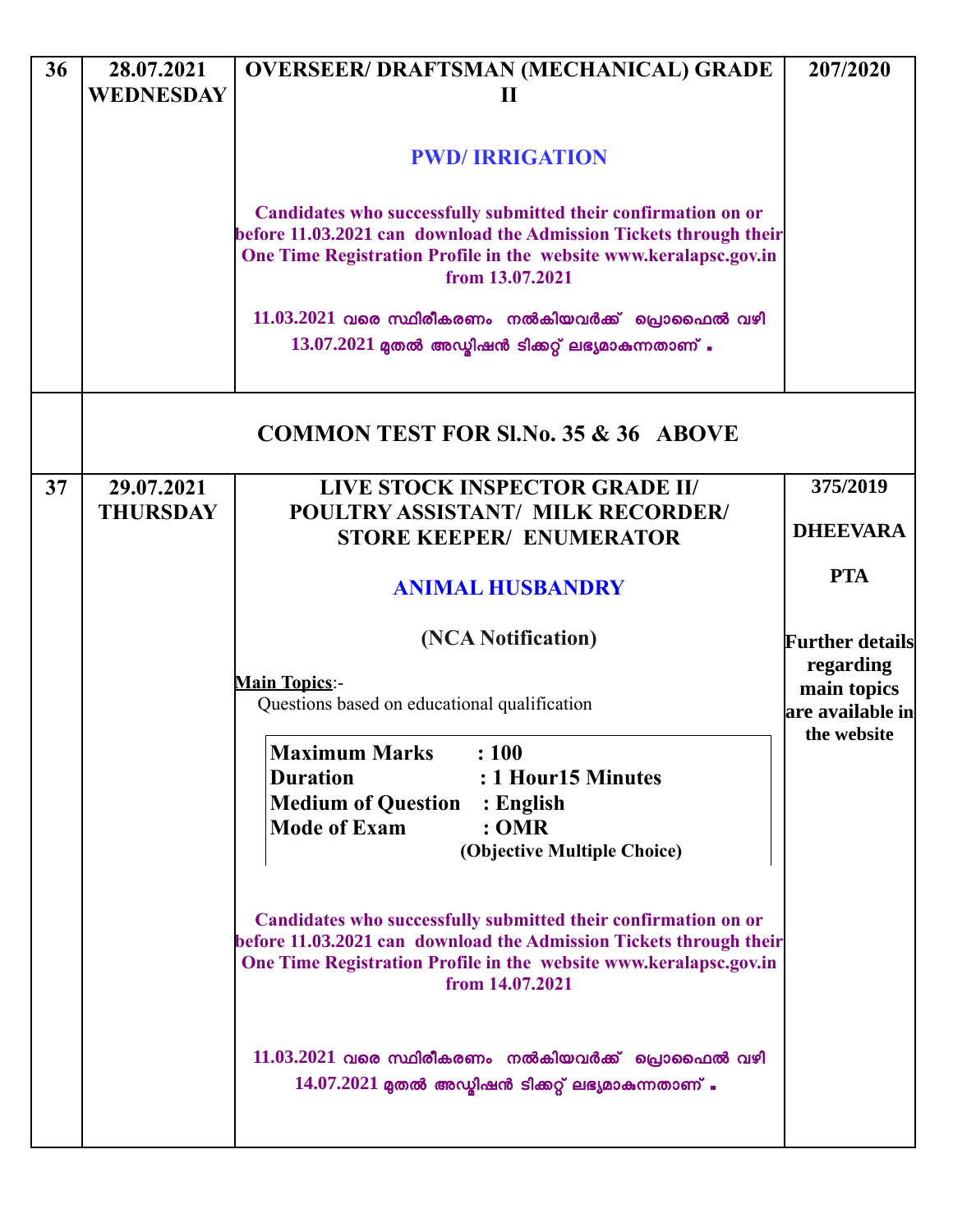| 38 | 29.07.2021      | LIVE STOCK INSPECTOR GRADE II/                                                                                                                                                                                               | 534/2019                                                                              |
|----|-----------------|------------------------------------------------------------------------------------------------------------------------------------------------------------------------------------------------------------------------------|---------------------------------------------------------------------------------------|
|    | <b>THURSDAY</b> | POULTRY ASSISTANT/ MILK RECORDER/                                                                                                                                                                                            |                                                                                       |
|    |                 | <b>STORE KEEPER/ ENUMERATOR</b>                                                                                                                                                                                              |                                                                                       |
|    |                 |                                                                                                                                                                                                                              | TVM, KLM<br>PTA, ALP                                                                  |
|    |                 | (Direct Recruitment from Ex-Service Personnel/                                                                                                                                                                               | KTM, IDK                                                                              |
|    |                 | <b>Dependents of Ex-Service Personnel and Dependents of</b>                                                                                                                                                                  | EKM, TSR                                                                              |
|    |                 | <b>Defence Service Personnel)</b>                                                                                                                                                                                            | PKD, MLP                                                                              |
|    |                 |                                                                                                                                                                                                                              | <b>KKD, WYD</b>                                                                       |
|    |                 | <b>ANIMAL HUSBANDRY</b>                                                                                                                                                                                                      | KNR, KZD                                                                              |
|    |                 |                                                                                                                                                                                                                              |                                                                                       |
|    |                 | Candidates who successfully submitted their confirmation on or<br>before 11.03.2021 can download the Admission Tickets through their<br>One Time Registration Profile in the website www.keralapsc.gov.in<br>from 14.07.2021 | <b>Further details</b><br>regarding<br>main topics<br>are available in<br>the website |
|    |                 | $11.03.2021$ വരെ സ്ഥിരീകരണം നൽകിയവർക്ക് പ്രൊഫൈൽ വഴി                                                                                                                                                                          |                                                                                       |
|    |                 | $14.07.2021$ മുതൽ അഡ്ബിഷൻ ടിക്കറ്റ് ലഭ്യമാകുന്നതാണ്.                                                                                                                                                                         |                                                                                       |
|    |                 |                                                                                                                                                                                                                              |                                                                                       |
| 39 | 29.07.2021      |                                                                                                                                                                                                                              |                                                                                       |
|    | <b>THURSDAY</b> | LIVE STOCK INSPECTOR GRADE II/                                                                                                                                                                                               | 535/2019                                                                              |
|    |                 | POULTRY ASSISTANT/ MILK RECORDER/                                                                                                                                                                                            |                                                                                       |
|    |                 | <b>STORE KEEPER/ ENUMERATOR</b>                                                                                                                                                                                              | TVM, KLM                                                                              |
|    |                 | (Direct Recruitment from Open Market)                                                                                                                                                                                        | PTA, ALP<br>KTM, IDK                                                                  |
|    |                 | <b>ANIMAL HUSBANDRY</b>                                                                                                                                                                                                      | EKM, TSR<br>PKD, MLP                                                                  |
|    |                 | Candidates who successfully submitted their confirmation on or<br>before 11.03.2021 can download the Admission Tickets through their<br>One Time Registration Profile in the website www.keralapsc.gov.in<br>from 14.07.2021 | KKD, WYD<br>KNR, KZD<br><b>Further details</b><br>regarding                           |
|    |                 | $11.03.2021$ വരെ സ്ഥിരീകരണം നൽകിയവർക്ക് പ്രൊഫൈൽ വഴി                                                                                                                                                                          | main topics                                                                           |
|    |                 | $14.07.2021$ മുതൽ അഡ്മിഷൻ ടിക്കറ്റ് ലഭ്യമാകുന്നതാണ് .                                                                                                                                                                        | are available in                                                                      |
|    |                 |                                                                                                                                                                                                                              | the website                                                                           |
|    |                 |                                                                                                                                                                                                                              |                                                                                       |
|    |                 |                                                                                                                                                                                                                              |                                                                                       |
|    |                 |                                                                                                                                                                                                                              |                                                                                       |
|    |                 |                                                                                                                                                                                                                              |                                                                                       |
|    |                 |                                                                                                                                                                                                                              |                                                                                       |
|    |                 |                                                                                                                                                                                                                              |                                                                                       |
|    |                 |                                                                                                                                                                                                                              |                                                                                       |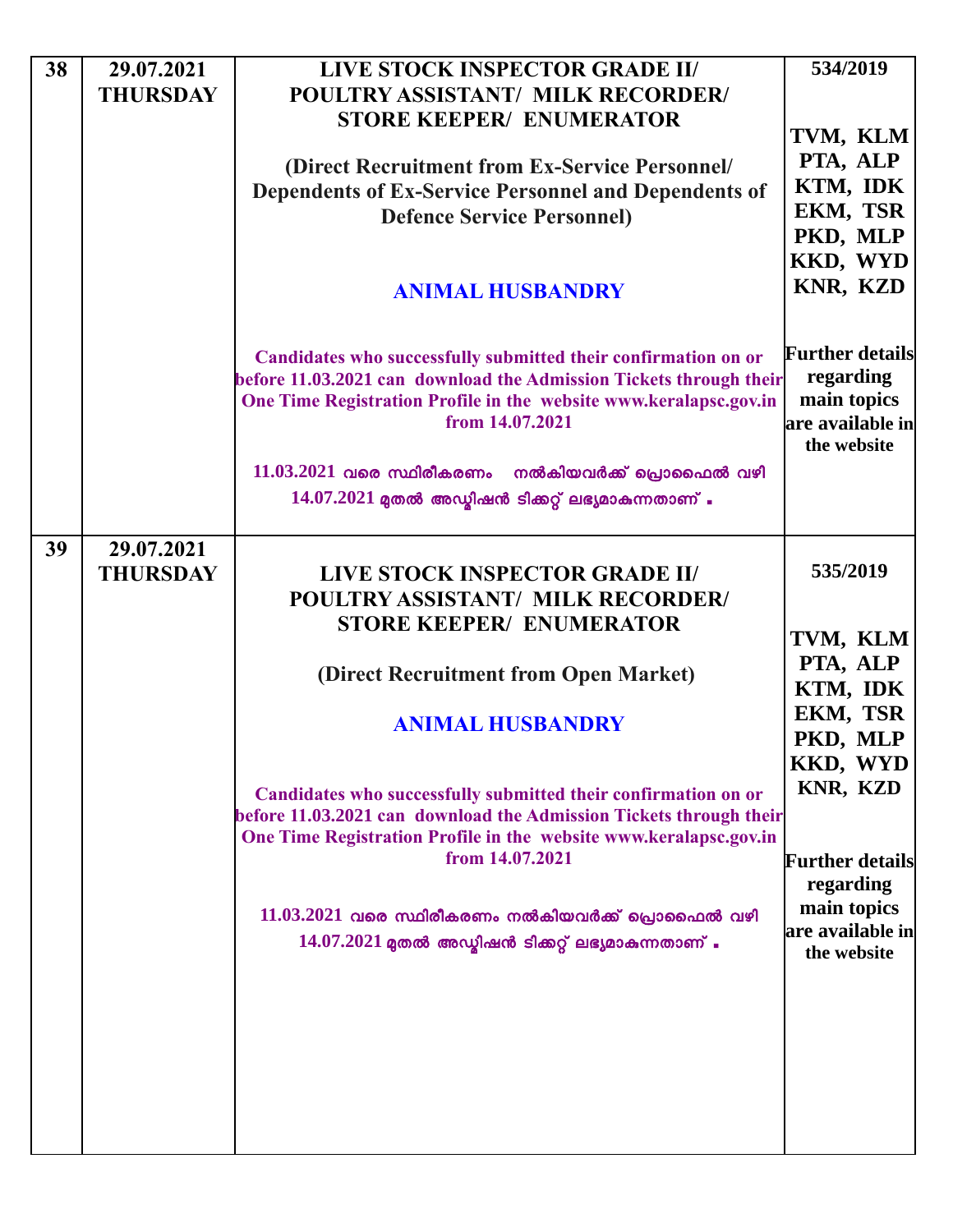| 40 | 29.07.2021      | LIVE STOCK INSPECTOR GRADE II/                                                       | 536/2019                            |
|----|-----------------|--------------------------------------------------------------------------------------|-------------------------------------|
|    | <b>THURSDAY</b> | <b>POULTRY ASSISTANT/ MILK RECORDER/</b>                                             |                                     |
|    |                 | <b>STORE KEEPER/ ENUMERATOR</b>                                                      |                                     |
|    |                 |                                                                                      | TVM, KLM                            |
|    |                 | (By Transfer from Departmental candidates)                                           | PTA, ALP<br>KTM, IDK                |
|    |                 |                                                                                      | EKM, TSR                            |
|    |                 | <b>ANIMAL HUSBANDRY</b>                                                              | PKD, MLP                            |
|    |                 |                                                                                      | <b>KKD, WYD</b>                     |
|    |                 | Candidates who successfully submitted their confirmation on or                       | <b>KNR</b>                          |
|    |                 | before 11.03.2021 can download the Admission Tickets through their                   |                                     |
|    |                 | One Time Registration Profile in the website www.keralapsc.gov.in                    |                                     |
|    |                 | from 14.07.2021                                                                      | <b>Further details</b>              |
|    |                 |                                                                                      | regarding                           |
|    |                 |                                                                                      | main topics                         |
|    |                 | $11.03.2021$ വരെ സ്ഥിരീകരണം<br>നൽകിയവർക്ക് പ്രൊഫൈൽ വഴി                               | are available in                    |
|    |                 | $14.07.2021$ മുതൽ അഡ്ബിഷൻ ടിക്കറ്റ് ലഭ്യമാകുന്നതാണ്.                                 | the website                         |
|    |                 |                                                                                      |                                     |
| 41 | 29.07.2021      | LIVE STOCK INSPECTOR GRADE II/                                                       | 185/2020                            |
|    | <b>THURSDAY</b> | <b>POULTRY ASSISTANT/ MILK RECORDER/</b>                                             |                                     |
|    |                 | <b>STORE KEEPER/ ENUMERATOR</b>                                                      |                                     |
|    |                 | (Open Market)                                                                        | <b>HINDU</b><br><b>NADAR</b>        |
|    |                 |                                                                                      |                                     |
|    |                 | (NCA NOTIFICATION)                                                                   | <b>TSR</b>                          |
|    |                 | <b>ANIMAL HUSBANDRY</b>                                                              | <b>Further details</b><br>regarding |
|    |                 |                                                                                      | main topics                         |
|    |                 | Candidates who successfully submitted their confirmation on or                       | are available in                    |
|    |                 | before 11.03.2021 can download the Admission Tickets through their                   | the website                         |
|    |                 | One Time Registration Profile in the website www.keralapsc.gov.in<br>from 14.07.2021 |                                     |
|    |                 | $11.03.2021$ വരെ സ്ഥിരീകരണം നൽകിയവർക്ക് പ്രൊഫൈൽ വഴി                                  |                                     |
|    |                 |                                                                                      |                                     |
|    |                 | $14.07.2021$ മുതൽ അഡ്മിഷൻ ടിക്കറ്റ് ലഭ്യമാകുന്നതാണ് .                                |                                     |
|    |                 |                                                                                      |                                     |
|    |                 |                                                                                      |                                     |
|    |                 |                                                                                      |                                     |
|    |                 |                                                                                      |                                     |
|    |                 |                                                                                      |                                     |
|    |                 |                                                                                      |                                     |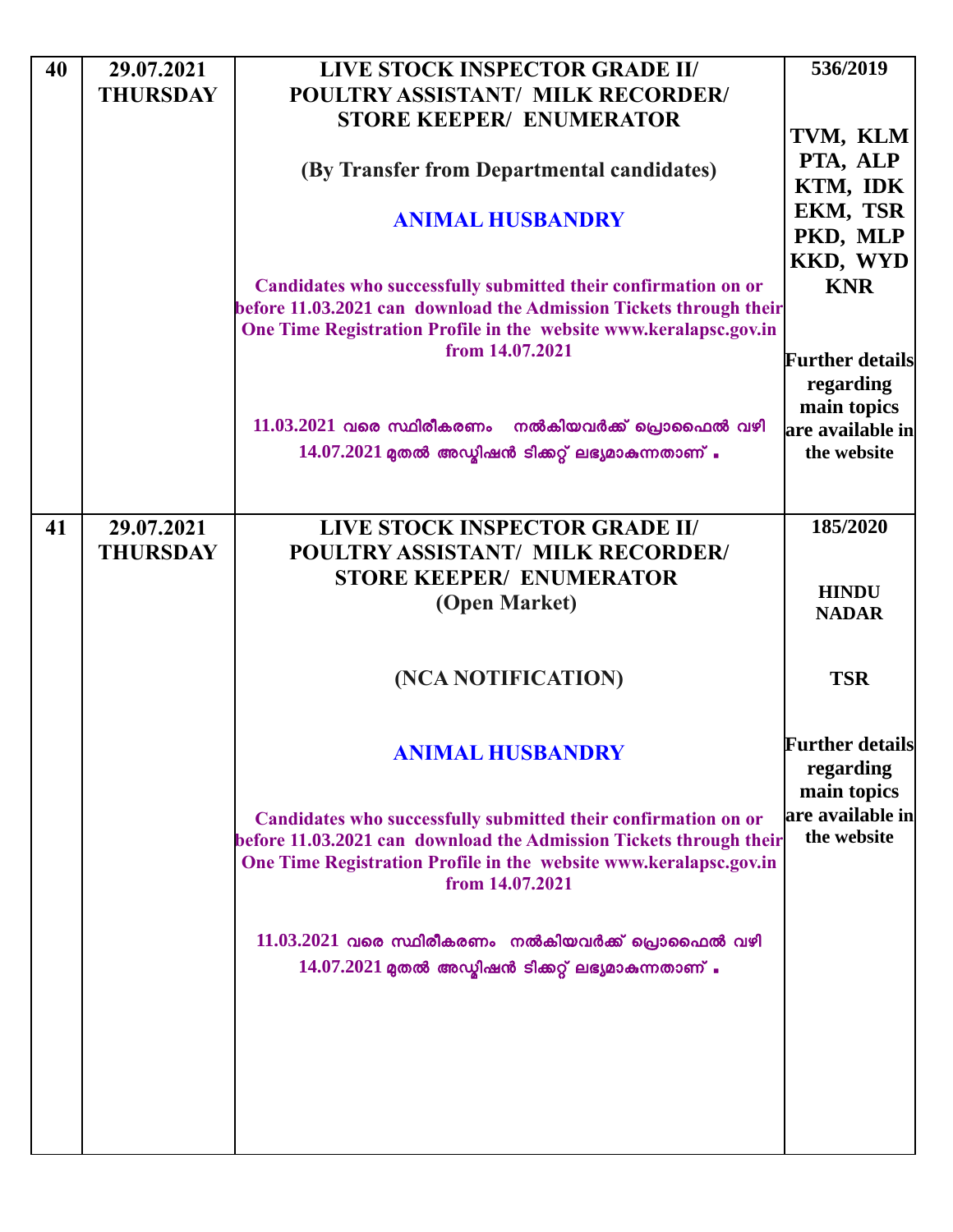| 29.07.2021      | LIVE STOCK INSPECTOR GRADE II/POULTRY                                                                                                                  | 252/2020                                                                                                                                                                                                                                |
|-----------------|--------------------------------------------------------------------------------------------------------------------------------------------------------|-----------------------------------------------------------------------------------------------------------------------------------------------------------------------------------------------------------------------------------------|
| <b>THURSDAY</b> | <b>ASSISTANT/MILK RECORDER/STORE</b>                                                                                                                   |                                                                                                                                                                                                                                         |
|                 | <b>KEEPER/ENUMERATOR</b>                                                                                                                               |                                                                                                                                                                                                                                         |
|                 |                                                                                                                                                        | <b>TVM</b>                                                                                                                                                                                                                              |
|                 |                                                                                                                                                        |                                                                                                                                                                                                                                         |
|                 | <b>ANIMAL HUSBANDRY</b>                                                                                                                                | <b>Further details</b><br>regarding<br>main topics                                                                                                                                                                                      |
|                 | Candidates who successfully submitted their confirmation on or<br>One Time Registration Profile in the website www.keralapsc.gov.in<br>from 14.07.2021 | $ $ are available in $ $<br>the website                                                                                                                                                                                                 |
|                 | $11.03.2021$ വരെ സ്ഥിരീകരണം നൽകിയവർക്ക് പ്രൊഫൈൽ വഴി<br>$14.07.2021$ മുതൽ അഡ്മിഷൻ ടിക്കറ്റ് ലഭ്യമാകുന്നതാണ് .                                           |                                                                                                                                                                                                                                         |
|                 |                                                                                                                                                        | 102/2019                                                                                                                                                                                                                                |
|                 |                                                                                                                                                        |                                                                                                                                                                                                                                         |
|                 |                                                                                                                                                        | <b>ALP</b>                                                                                                                                                                                                                              |
|                 |                                                                                                                                                        | <b>KTM</b>                                                                                                                                                                                                                              |
|                 |                                                                                                                                                        | <b>KKD</b>                                                                                                                                                                                                                              |
|                 | Candidates who successfully submitted their confirmation on or<br>One Time Registration Profile in the website www.keralapsc.gov.in<br>from 14.07.2021 | regarding<br>main topics<br>$\left\vert \right\vert$ are available in $\left\vert \right\rangle$<br>the website                                                                                                                         |
|                 | $11.03.2021$ വരെ സ്ഥിരീകരണം നൽകിയവർക്ക് പ്രൊഫൈൽ വഴി<br>$14.07.2021$ മുതൽ അഡ്മിഷൻ ടിക്കറ്റ് ലഭ്യമാകുന്നതാണ് .                                           |                                                                                                                                                                                                                                         |
|                 | <b>COMMON TEST FOR SI.No. 37 TO 43 ABOVE</b>                                                                                                           |                                                                                                                                                                                                                                         |
|                 | 29.07.2021<br><b>THURSDAY</b>                                                                                                                          | <b>(SR FOR SC/ST ONLY)</b><br>before 11.03.2021 can download the Admission Tickets through their<br><b>CHICK SEXER</b><br><b>ANIMAL HUSBANDRY</b><br>before 11.03.2021 can download the Admission Tickets through their Further details |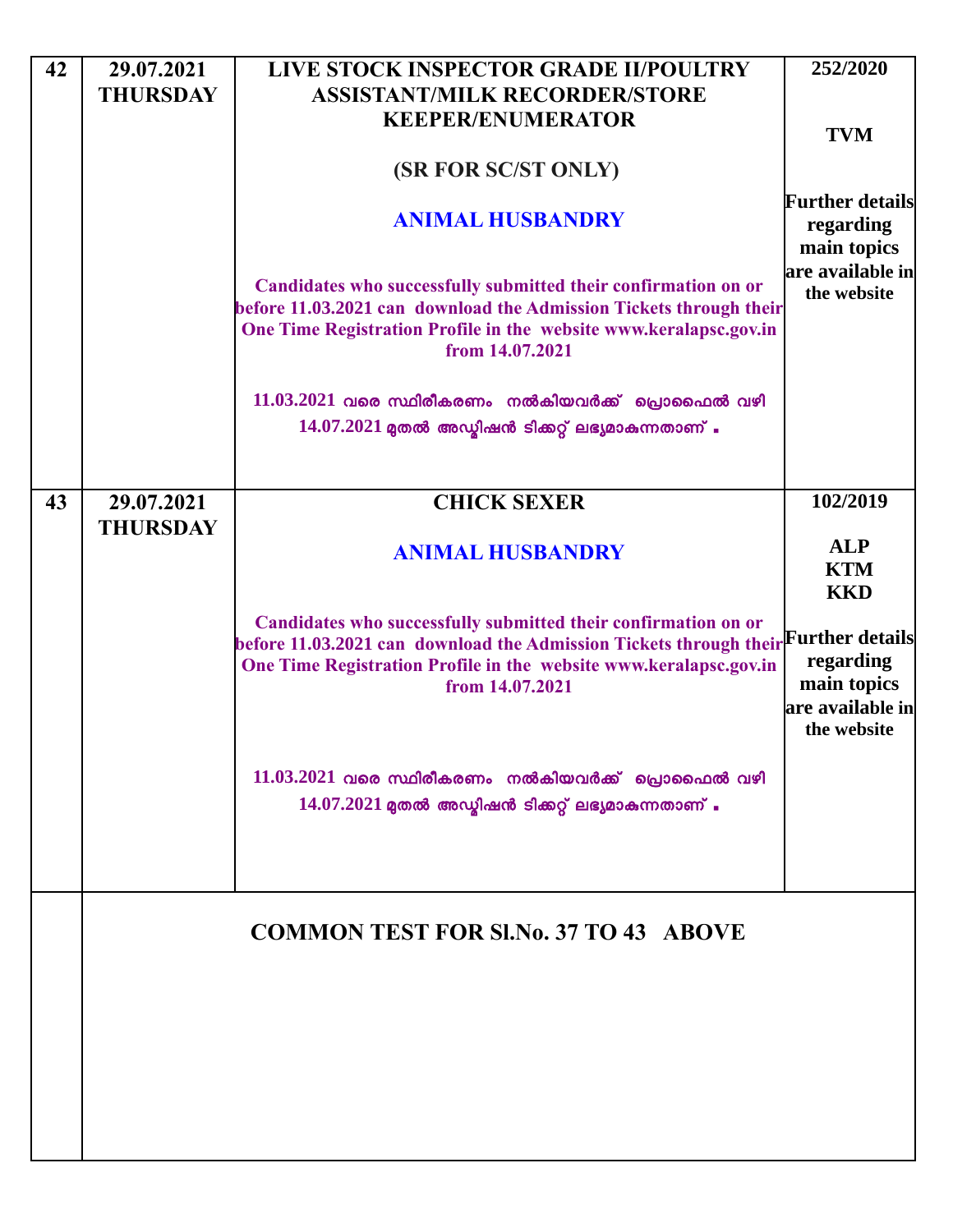| 44 | 30.07.2021<br><b>FRIDAY</b> | <b>JUNIOR INSTRUCTOR (WELDER)</b>                                                                                                                                                                                            | 164/2018 |
|----|-----------------------------|------------------------------------------------------------------------------------------------------------------------------------------------------------------------------------------------------------------------------|----------|
|    |                             | <b>INDUSTRIAL TRAINING DEPARTMENT</b>                                                                                                                                                                                        | LC/AI    |
|    |                             | (NCA NOTIFICATION)                                                                                                                                                                                                           |          |
|    |                             | <b>Main Topics:-</b><br>Questions based on educational qualification (Diploma Level)                                                                                                                                         |          |
|    |                             | <b>Maximum Marks</b><br>: 100<br><b>Duration</b><br>: 1 Hour15 Minutes<br><b>Medium of Question : English</b><br><b>Mode of Exam</b><br>:OMR<br>(Objective Multiple Choice)                                                  |          |
|    |                             | Candidates who successfully submitted their confirmation on or<br>before 11.03.2021 can download the Admission Tickets through their<br>One Time Registration Profile in the website www.keralapsc.gov.in<br>from 15.07.2021 |          |
|    |                             | $11.03.2021$ വരെ സ്ഥിരീകരണം നൽകിയവർക്ക് പ്രൊഫൈൽ വഴി<br>$15.07.2021$ മുതൽ അഡ്മിഷൻ ടിക്കറ്റ് ലഭ്യമാകുന്നതാണ് .                                                                                                                 |          |
| 45 | 30.07.2021<br><b>FRIDAY</b> | <b>JUNIOR INSTRUCTOR (WELDER)</b><br><b>INDUSTRIAL TRAINING DEPARTMENT</b>                                                                                                                                                   | 310/2019 |
|    |                             | Candidates who successfully submitted their confirmation on or<br>before 11.03.2021 can download the Admission Tickets through their<br>One Time Registration Profile in the website www.keralapsc.gov.in<br>from 15.07.2021 |          |
|    |                             | $11.03.2021$ വരെ സ്ഥിരീകരണം നൽകിയവർക്ക് പ്രൊഫൈൽ വഴി<br>$15.07.2021$ മുതൽ അഡ്മിഷൻ ടിക്കറ്റ് ലഭ്യമാകുന്നതാണ്.                                                                                                                  |          |
|    |                             | <b>COMMON TEST FOR SLNo. 44 &amp; 45 ABOVE</b>                                                                                                                                                                               |          |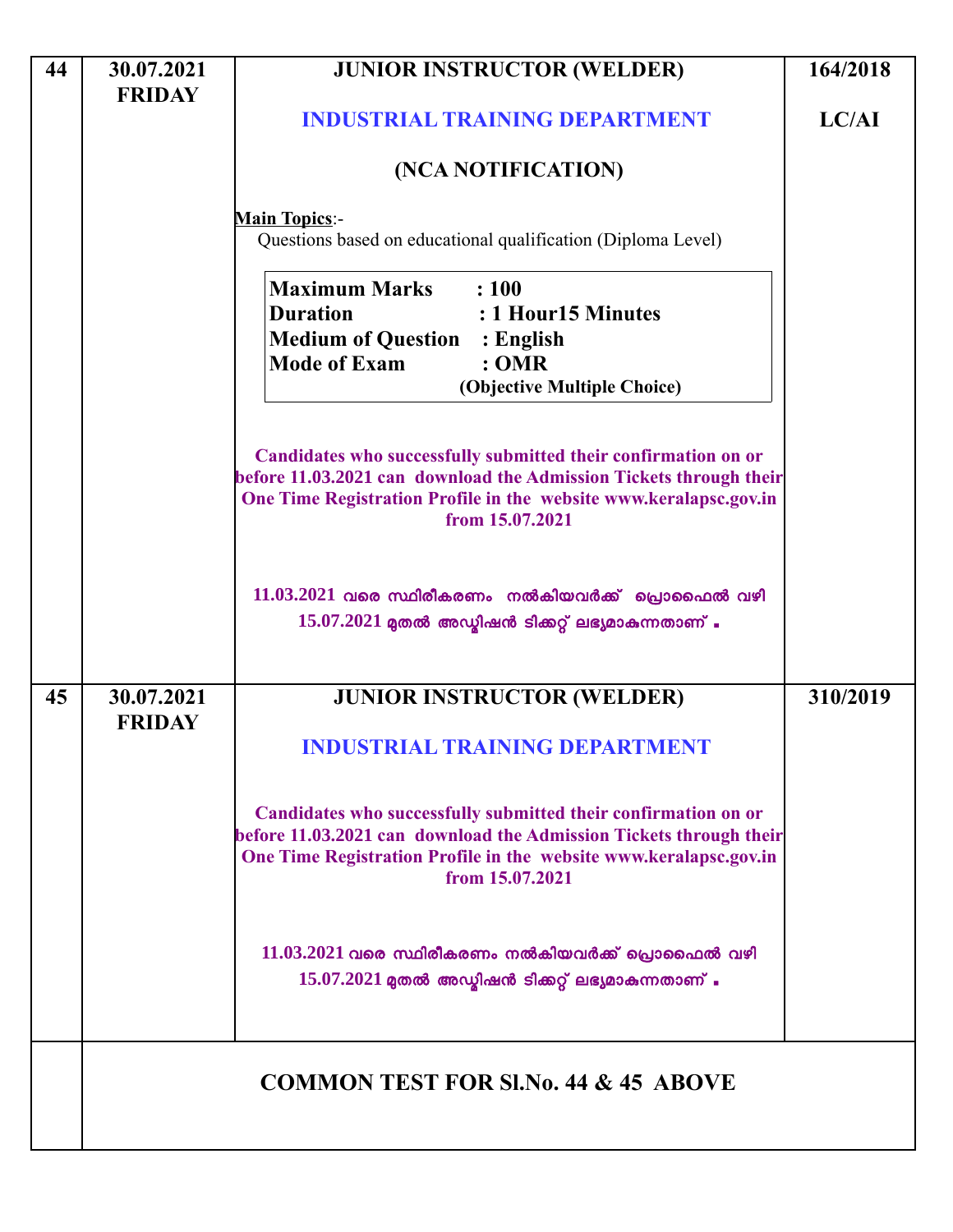| 46 | 31.07.2021                    | <b>WORK SUPERINTENDENT</b>                                                                                                                                                                                                   | 643/2017                     |
|----|-------------------------------|------------------------------------------------------------------------------------------------------------------------------------------------------------------------------------------------------------------------------|------------------------------|
|    | <b>SATURDAY</b>               | <b>AGRICULTURE (SOIL CONSERVATION UNIT)</b>                                                                                                                                                                                  | <b>HINDU</b><br><b>NADAR</b> |
|    |                               | (NCA NOTIFICATION)                                                                                                                                                                                                           | <b>KKD</b>                   |
|    |                               | <b>Main Topics:-</b><br>Questions based on educational qualification                                                                                                                                                         |                              |
|    |                               | <b>Maximum Marks</b> : 100<br><b>Duration</b><br>: 1 Hour15 Minutes<br><b>Medium of Question : English</b><br><b>Mode of Exam</b><br>:OMR<br>(Objective Multiple Choice)                                                     |                              |
|    |                               | Candidates who successfully submitted their confirmation on or<br>before 11.03.2021 can download the Admission Tickets through their<br>One Time Registration Profile in the website www.keralapsc.gov.in<br>from 16.07.2021 |                              |
|    |                               | $11.03.2021$ വരെ സ്ഥിരീകരണം നൽകിയവർക്ക് പ്രൊഫൈൽ വഴി<br>16.07.2021 മുതൽ അഡ്ബിഷൻ ടിക്കറ്റ് ലഭ്യമാകുന്നതാണ് .                                                                                                                   |                              |
| 47 | 31.07.2021<br><b>SATURDAY</b> | <b>TRACER/OVERSEER GRADE III</b>                                                                                                                                                                                             | 244/2018                     |
|    |                               | <b>KERALA WATER AUTHORITY</b>                                                                                                                                                                                                |                              |
|    |                               | Candidates who successfully submitted their confirmation on or<br>before 11.03.2021 can download the Admission Tickets through their<br>One Time Registration Profile in the website www.keralapsc.gov.in<br>from 16.07.2021 |                              |
|    |                               | $11.03.2021$ വരെ സ്ഥിരീകരണം നൽകിയവർക്ക് പ്രൊഫൈൽ വഴി<br>$16.07.2021$ മുതൽ അഡ്മിഷൻ ടിക്കറ്റ് ലഭ്യമാകുന്നതാണ്.                                                                                                                  |                              |
|    |                               |                                                                                                                                                                                                                              |                              |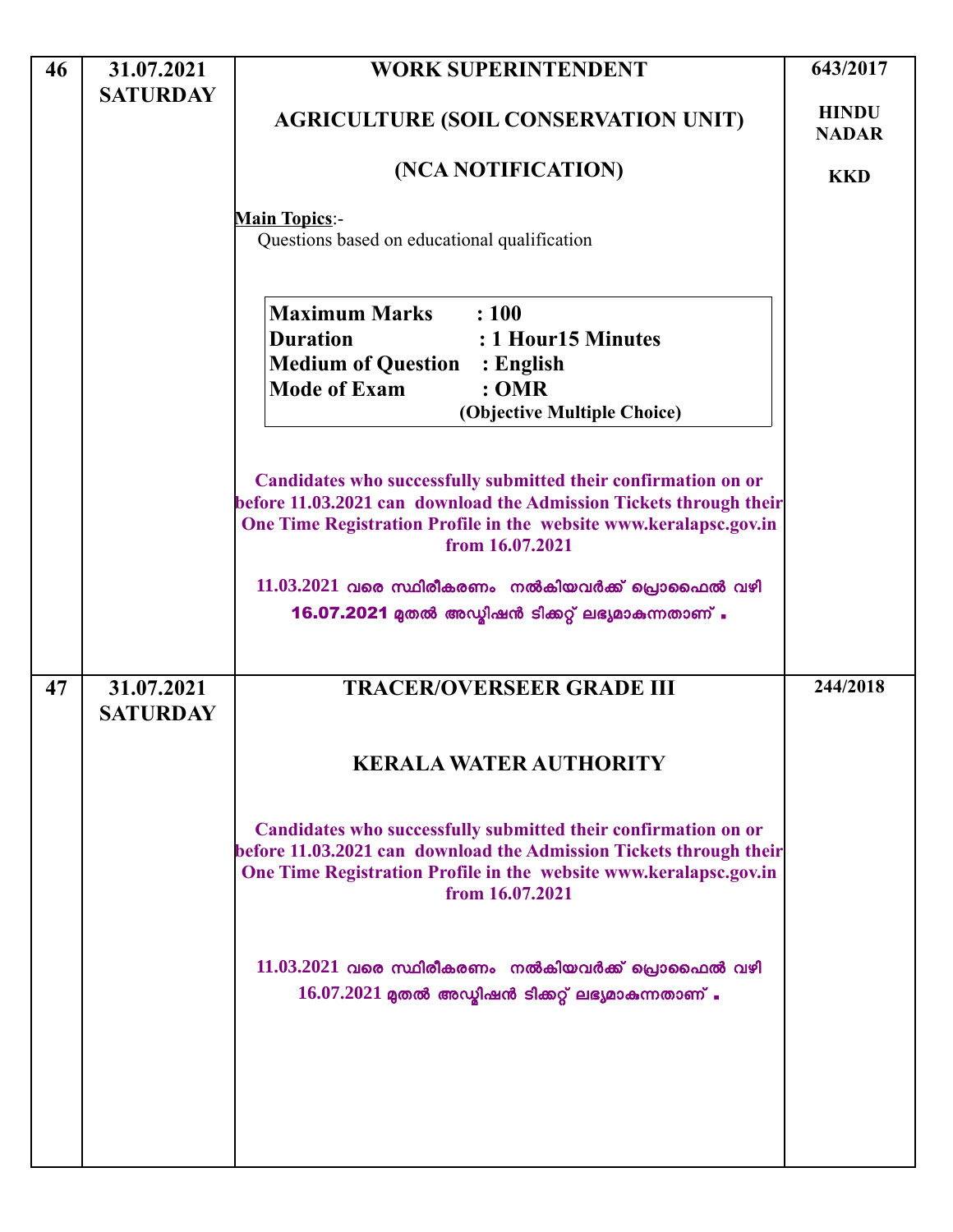| 48 | 31.07.2021                    | <b>TRACER</b>                                                                                                                           | 399/2020                 |
|----|-------------------------------|-----------------------------------------------------------------------------------------------------------------------------------------|--------------------------|
|    | <b>SATURDAY</b>               |                                                                                                                                         | <b>TSR</b>               |
|    |                               | <b>SOIL SURVEY AND SOIL CONSERVATION</b>                                                                                                |                          |
|    |                               |                                                                                                                                         |                          |
|    |                               | Candidates who successfully submitted their confirmation on or<br>before 11.03.2021 can download the Admission Tickets through their    |                          |
|    |                               | One Time Registration Profile in the website www.keralapsc.gov.in                                                                       |                          |
|    |                               | from 16.07.2021                                                                                                                         |                          |
|    |                               | $11.03.2021$ വരെ സ്ഥിരീകരണം നൽകിയവർക്ക് പ്രൊഫൈൽ വഴി                                                                                     |                          |
|    |                               | $16.07.2021$ മുതൽ അഡ്മിഷൻ ടിക്കറ്റ് ലഭ്യമാകുന്നതാണ് .                                                                                   |                          |
|    |                               |                                                                                                                                         |                          |
| 49 | 31.07.2021<br><b>SATURDAY</b> | <b>DRAFTSMAN GR II</b>                                                                                                                  | 485/2020                 |
|    |                               | <b>KERALA WATER AUTHORITY</b>                                                                                                           |                          |
|    |                               |                                                                                                                                         |                          |
|    |                               | Candidates who successfully submitted their confirmation on or                                                                          |                          |
|    |                               | before 11.03.2021 can download the Admission Tickets through their                                                                      |                          |
|    |                               | One Time Registration Profile in the website www.keralapsc.gov.in                                                                       |                          |
|    |                               | from 16.07.2021                                                                                                                         |                          |
|    |                               | $11.03.2021$ വരെ സ്ഥിരീകരണം നൽകിയവർക്ക് പ്രൊഫൈൽ വഴി                                                                                     |                          |
|    |                               | $16.07.2021$ മുതൽ അഡ്യിഷൻ ടിക്കറ്റ് ലഭ്യമാകുന്നതാണ് .                                                                                   |                          |
| 50 | 31.07.2021                    | <b>WORK SUPERINTENDENT</b>                                                                                                              | 498/2020                 |
|    | <b>SATURDAY</b>               |                                                                                                                                         |                          |
|    |                               | SOIL SURVEY AND SOIL CONSERVATION                                                                                                       | <b>TVM</b>               |
|    |                               |                                                                                                                                         | <b>ALP</b>               |
|    |                               | Candidates who successfully submitted their confirmation on or                                                                          | <b>KTM</b><br><b>TSR</b> |
|    |                               | before 11.03.2021 can download the Admission Tickets through their<br>One Time Registration Profile in the website www.keralapsc.gov.in | <b>WYD</b>               |
|    |                               | from 16.07.2021                                                                                                                         | <b>MLP</b>               |
|    |                               |                                                                                                                                         | <b>KNR</b>               |
|    |                               | $11.03.2021$ വരെ സ്ഥിരീകരണം നൽകിയവർക്ക് പ്രൊഫൈൽ വഴി                                                                                     |                          |
|    |                               | $16.07.2021$ മുതൽ അഡ്യിഷൻ ടിക്കറ്റ് ലഭ്യമാകുന്നതാണ് .                                                                                   |                          |
|    |                               |                                                                                                                                         |                          |
|    |                               | <b>COMMON TEST FOR SI.No. 46 TO 50 ABOVE</b>                                                                                            |                          |